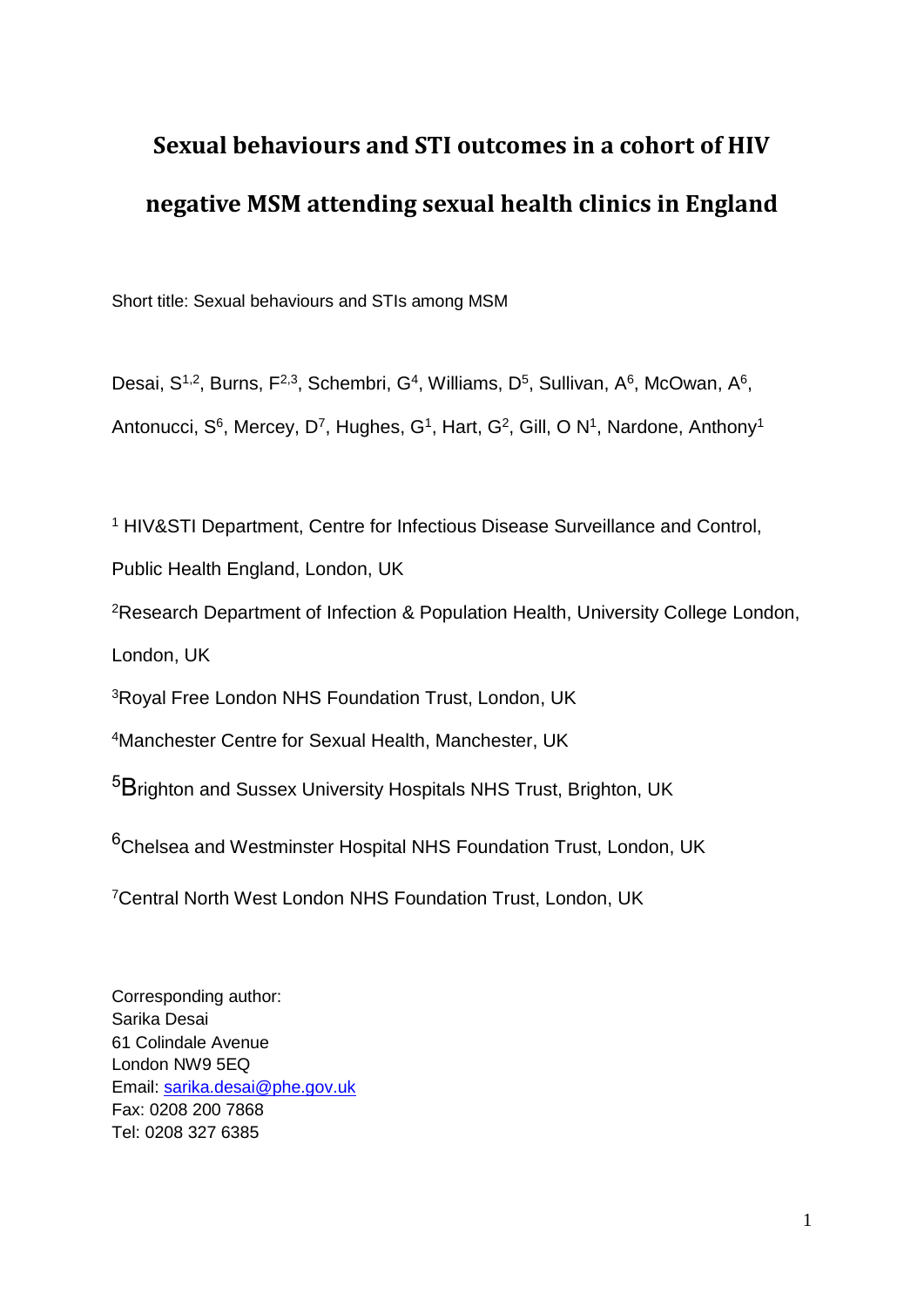Keywords: sexual behaviours, gay men, sexual health services, HIV, England Word count text: 2,976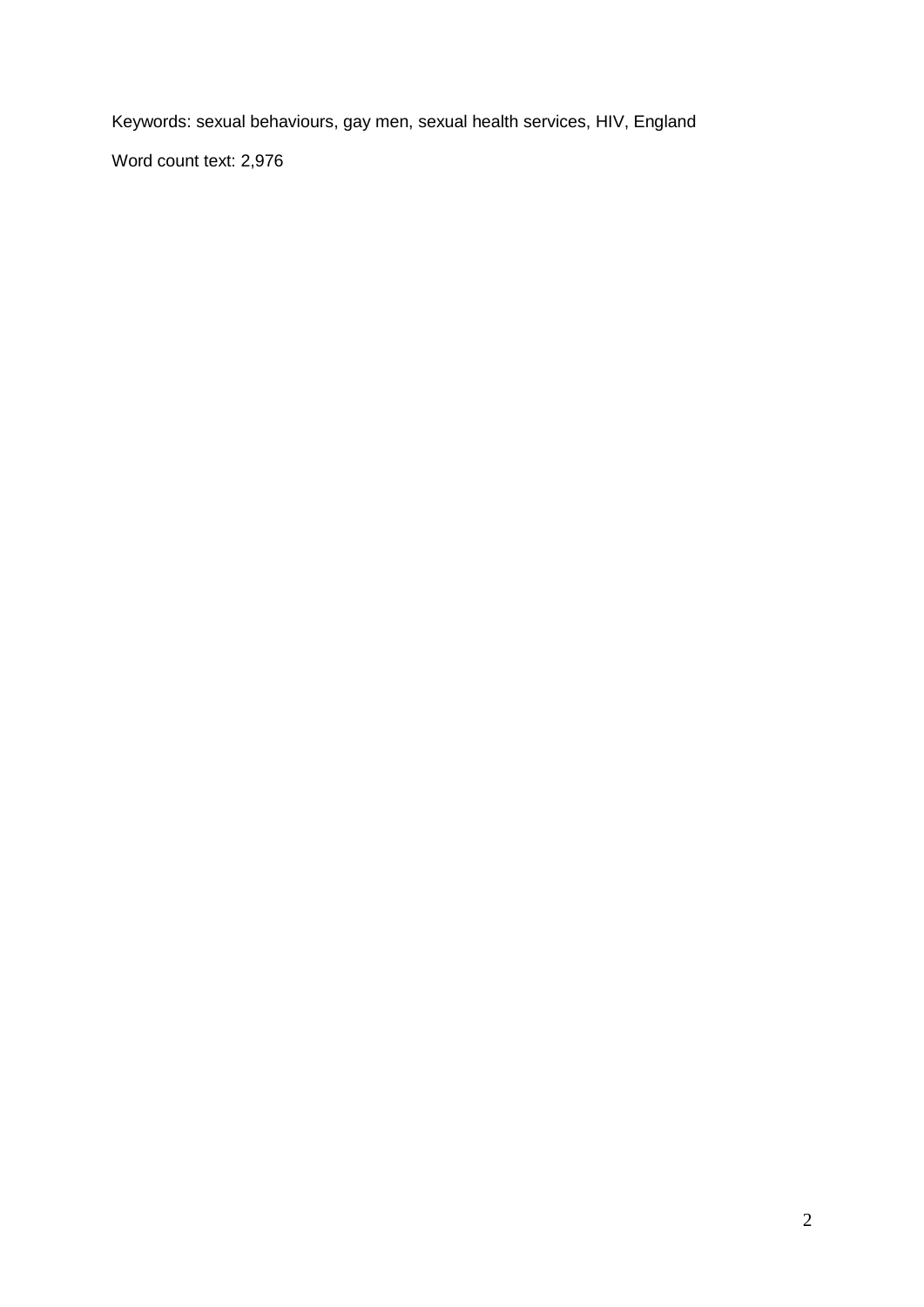## **ABSTRACT**

Men who have sex with men (MSM) attending sexual health (SH) clinics are at highrisk for HIV acquisition and are disproportionately affected by STIs. We collected standardised behavioural data from MSM attending clinics to characterise sexual behaviours and identify predictors for HIV and sexually transmitted infections (STI). In 2012-2013, HIV-negative MSM attending five SH clinics in England reported sexual behaviours in the previous three months via a self-administered questionnaire. Behaviours were linked to the individual's clinical records using national surveillance. The prevalence and incidence of bacterial STIs (gonorrhoea, chlamydia, lymphogranuloma venereum and syphilis) and incidence of HIV were calculated. Adjusted odds ratios and hazard ratios with 95%CI reported for significant predictors. Of 1,278 HIV-negative MSM, 54% were of white ethnicity and UK-born and 43% were 25-34 years old. Almost all men reported at least one partner in the last three months. Half reported condomless anal sex and 36% condomless receptive anal intercourse (CRAI). Incidence of bacterial STIs was 46/100 (95%CI 39-54) person years and of HIV was 3.1/100 (95%CI 1.7-5.6) person years. A STI at baseline and CRAI with increasing numbers of partners were associated with both incident infections. In this cohort of MSM high-risk behaviours and STIs were prevalent. Engagement in CRAI increased the likelihood of subsequent infection, while men diagnosed with a bacterial STI were at increased risk of a future STI. Clinical and behavioural risk assessments to determine an individual's risk of infection could allow a more nuanced prevention approach that has greater success in reducing transmission.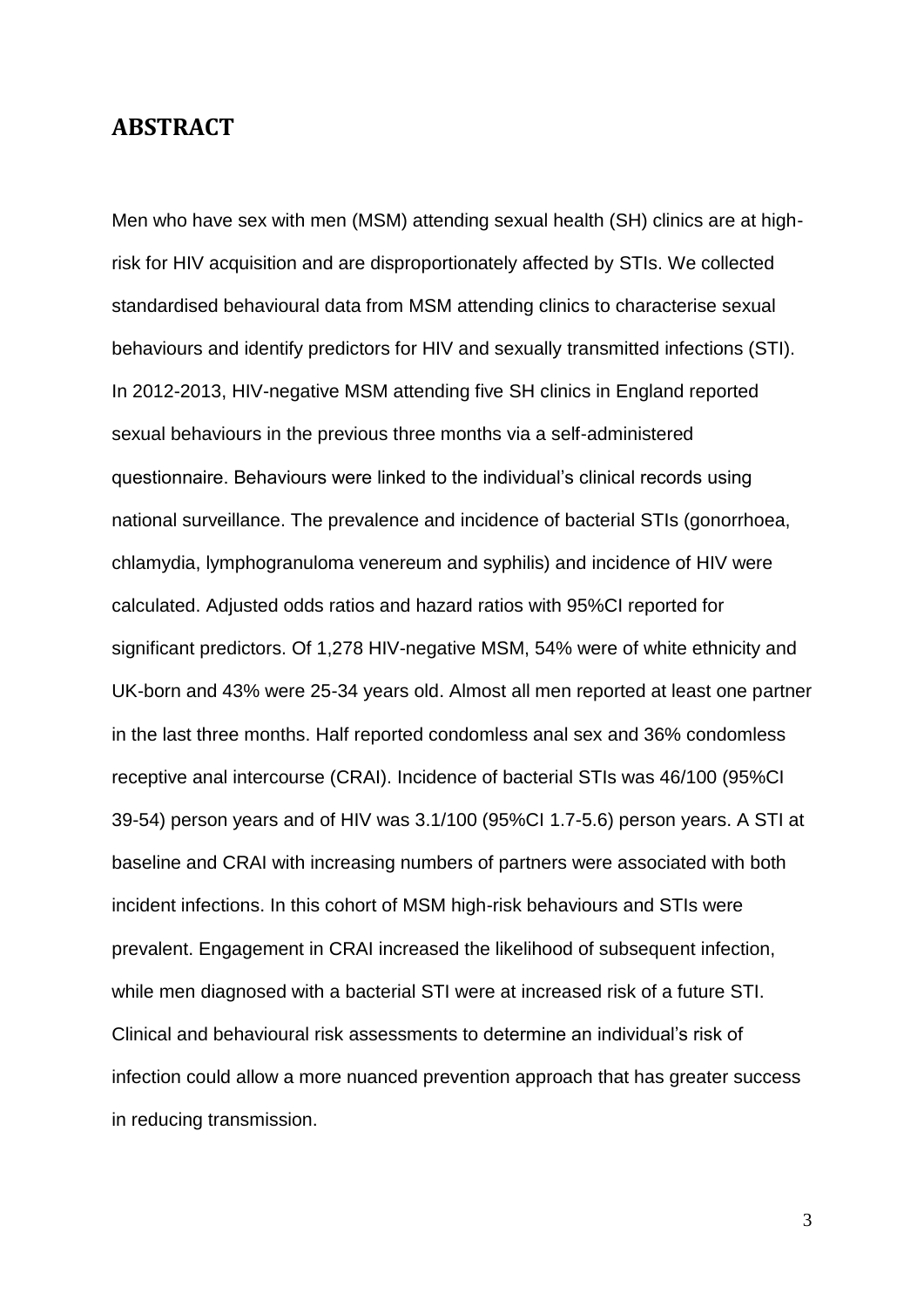# **INTRODUCTION**

Since the beginning of the HIV epidemic, sex between men has been one of the main transmission routes for HIV in the UK. In 2015, 3,320 men who have sex with men (MSM) were newly diagnosed with HIV (1); a 24% increase in the last decade. Since then, a recent decline in new diagnoses attributed to increased repeat testing and treatment as prevention has been observed (2). In 2016, gonorrhoea diagnoses among MSM attending sexual health (SH) clinics declined though they continue to disproportionally affect MSM, while syphilis has increased (3). MSM attending SH clinics are considered to be a higher risk population than MSM who do not. They report more risk behaviours (4) and HIV incidence is estimated to be 2/100 personyears (py) among clinic attending MSM (5) compared to an incidence of less than 1% in the general MSM population (6, 7). SH clinics are an open-access, free and confidential service offering a comprehensive service of testing, diagnosis and care for STIs.

Over the last decade, sexual behaviours known to increase the risk of HIV and STI transmission have been more frequently reported. Condomless anal intercourse (CAI) increased from 46% to 51% between 2000 and 2013 among HIV negative MSM from social venues in London (8). Concurrently, there is evidence suggesting wider adoption of seroadaptive practices, which are behavioural strategies employed to reduce the risk of HIV acquisition (8-10). Common strategies include serosorting, where CAI is only practiced with partners of the same HIV status and seropositioning, where only insertive CAI is practiced with HIV positive partners. Some observers have promoted these practices as a way of reducing HIV transmission but there is considerable debate on their effectiveness as success is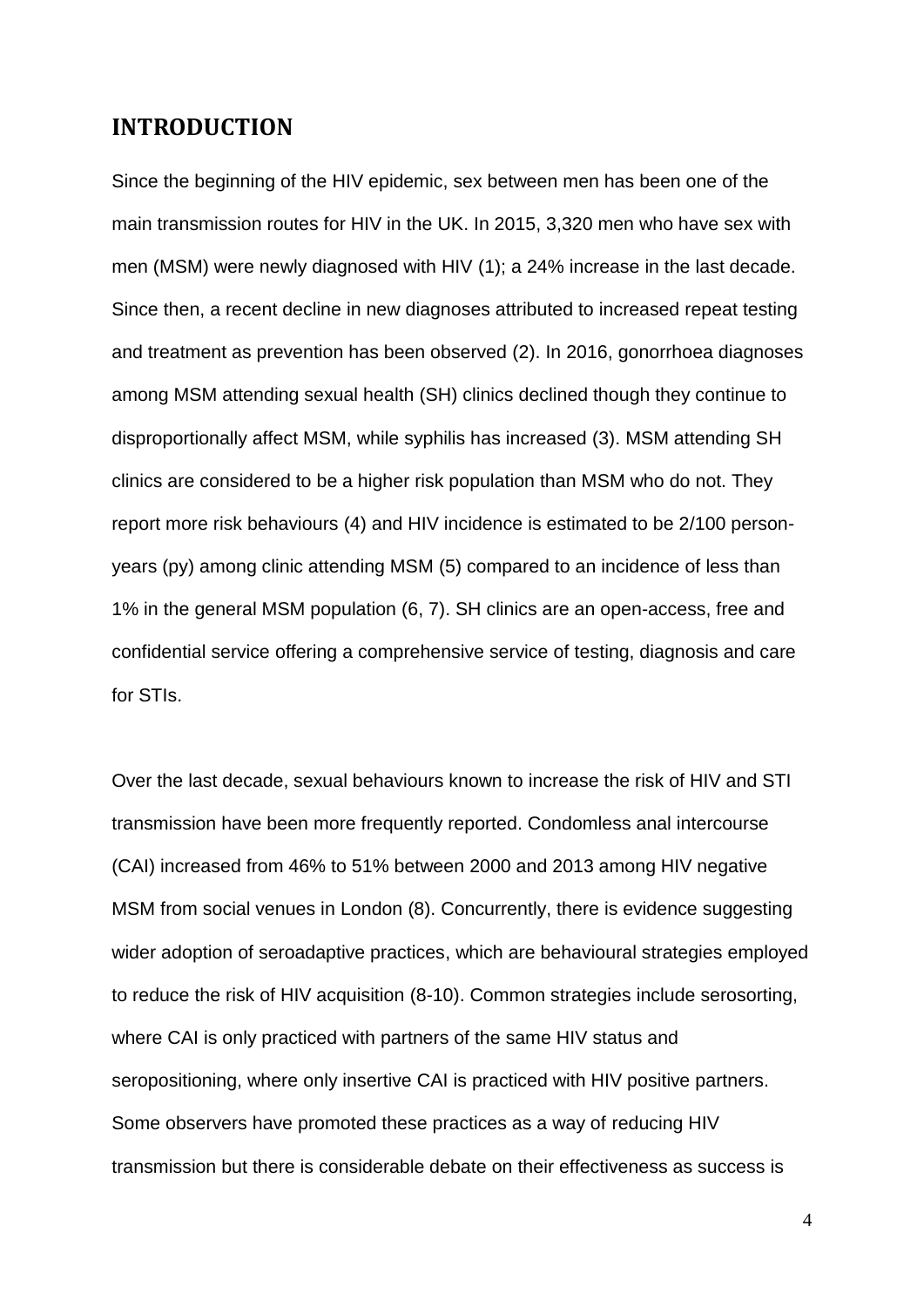based on reliable ascertainment of the individual's and partner's HIV statuses (10). Further, by encouraging men to engage in condomless sex, seroadaptation may also inadvertently facilitate STI transmission (11, 12).

The vast majority of sexual behavioural information for MSM in the UK originates from community-based cross-sectional studies and internet surveys. While these surveys provide rich data on behaviours, their cross-sectional design inherently prevents investigation of subsequent clinical outcomes. Though the sexual behaviours of MSM attending SH clinics in England are routinely collected in clinics (13), the data are neither standardised nor reported. Greater insight into the prevalence of sexual behaviours and their role in HIV and STI transmission could be established through existing longitudinal national surveillance in SH clinics in England.

Our aim was to characterise self-reported sexual behaviours, identify predictors of prevalent STIs and prospectively measure STI and HIV incidence in a cohort of MSM who re-attend the same SH clinic to strengthen the evidence base and improve targeting of HIV and STI prevention interventions to MSM attending SH clinics.

#### **METHODS**

## **Data Collection**

A short standardised sexual behavioural questionnaire was developed using existing surveys (e.g. Gay Men's Sexual Health Survey and EMIS) and was further discussed by a group of academic, public health and clinical experts. The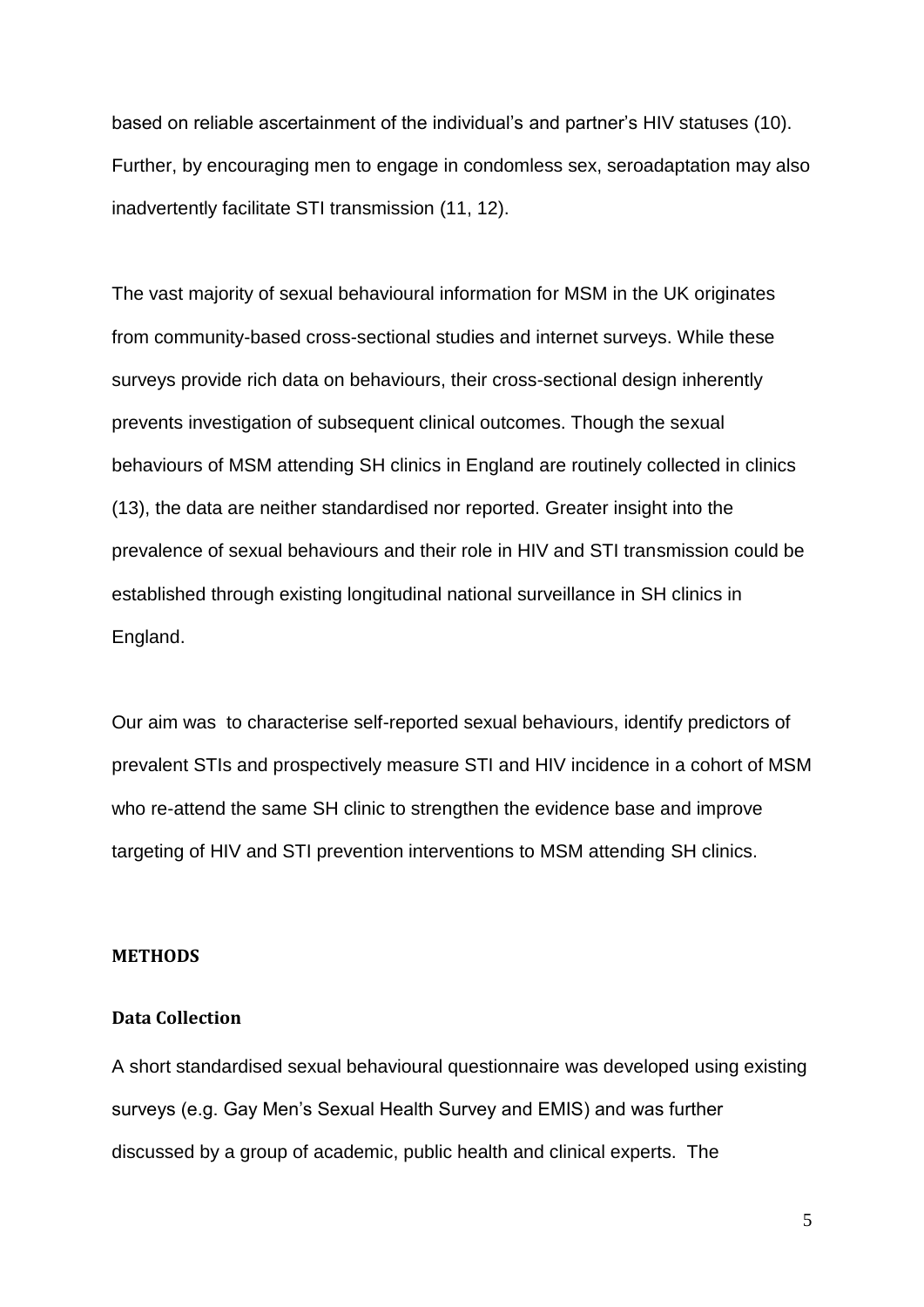questionnaire was tested on a panel of MSM recruited by a community organisation (available in Supplementary material). From September 2012 for six months MSM (>15 years) not known to be HIV positive were recruited from five SH clinics across England; from Manchester, Brighton, and three from London. In four of the clinics, MSM self-completed a paper questionnaire and in the fifth, clinical staff completed the questionnaire with men. Self-reported sexual data items included number of partners, numbers of unprotected ("condomless" hereafter) anal intercourse (CAI) partners, condomless receptive anal intercourse (CRAI) and insertive anal intercourse (CIAI) partners in the last three months and HIV status of partners. Clinical staff completed the date of attendance and patient ID fields. The patient ID was the patient's unique identification number specific to the clinic, which allows patients to be longitudinally followed within (but not across) clinics. No person identifiable information was collected.

## **Data Management**

The sexual behavioural data were linked to clinical outcomes by using the clinic name and patient ID to identify clinical records in the Genitourinary Medicine Clinic Activity Dataset (GUMCAD). GUMCAD is a mandatory patient-level reporting system of all SH clinic attendees in England since 2008 (14). The pseudoanonymised dataset contains socio-demographic (age group, ethnicity, area of residence) and service use information, which is recorded at each attendance. Once participant clinical records were identified in GUMCAD, demographic and clinical data pertaining to all retrospective and prospective attendances at the same clinic were extracted. Clinical records to the end of March 2014 were included in these analyses.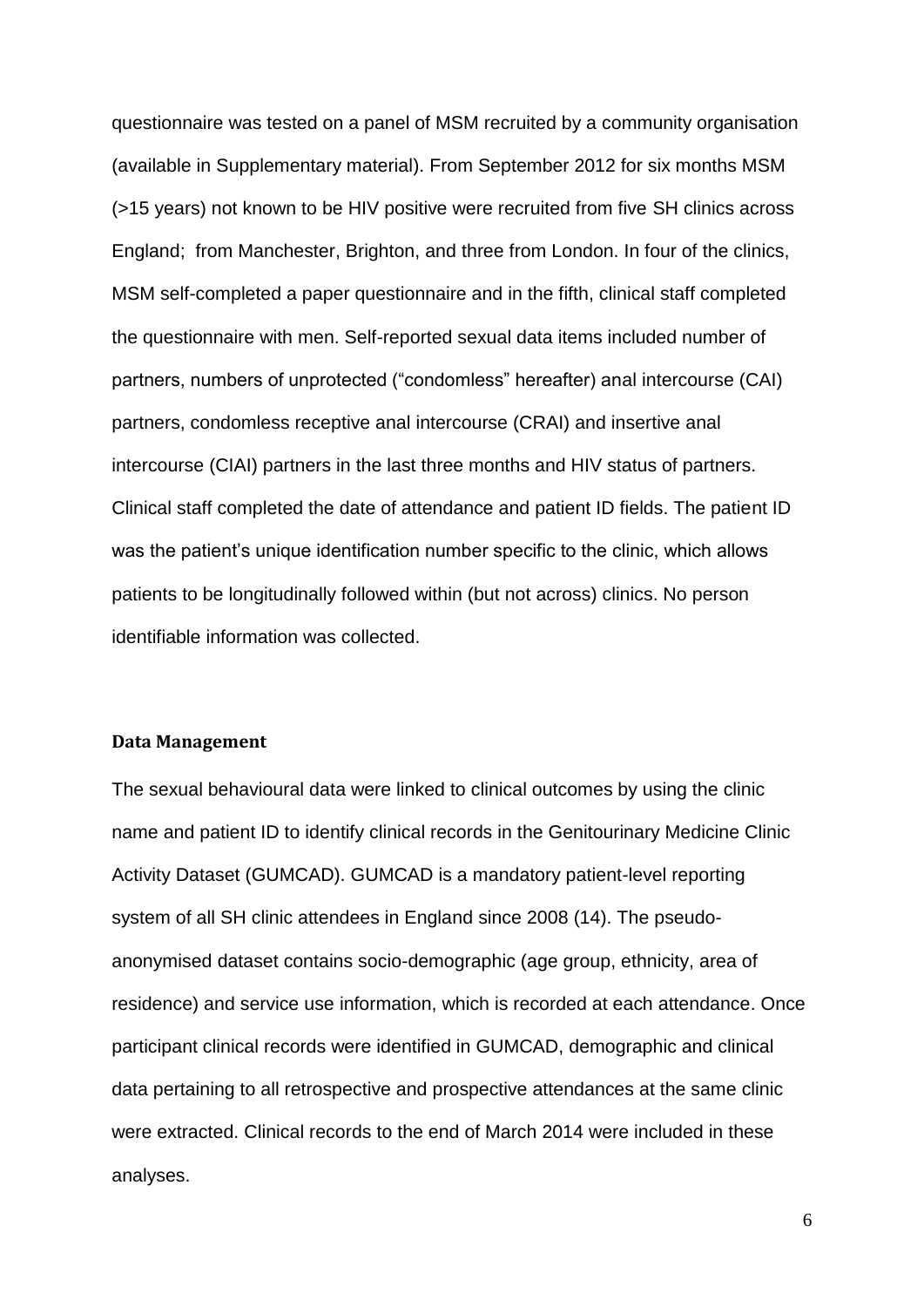#### **Data analysis**

We reported i) prevalence of sexual behaviours and ii) clinical outcomes among MSM. The outcomes measured were (i) prevalence of bacterial STIs newly diagnosed at baseline (attendance at which behavioural questionnaire was completed) where a bacterial STI was defined as gonorrhoea, chlamydia, lymphogranuloma venereum (LGV) and syphilis (primary, secondary and early latent), ii) incidence of bacterial STIs and iii) incidence of HIV. To identify incident infections, MSM who re-attended the same clinic after baseline were followed from baseline until the last attendance occurring before the end of March 2014 or until the date of the first bacterial STI or HIV diagnosis; whichever came first. Follow-up visits for the same episode of care were excluded. Incidence was expressed per 100 py with 95% confidence intervals (CI).

To explore associations of demographics, previous clinical history and sexual behaviours with i) prevalent STI at baseline and ii) incident outcomes, we conducted univariable analyses using the Chi-squared test and log rank test, respectively. Individuals with missing information were not included in these analyses. Two variables were included for clinical history: a diagnosis of an acute STI in the previous year (defined as a bacterial STI and any of the following: non-gonococcal urethritis, and first episode of genital warts and herpes) and HIV test/STI screen. Variables with marginal associations (p<0.1) were included in multivariable logistic and Cox regression analyses, respectively. A stepwise backward approach was used to sequentially remove variables not significant (p>0.05) in order of the p value magnitude. In the final model, adjusted odds ratios (OR) or hazard ratios (HR) and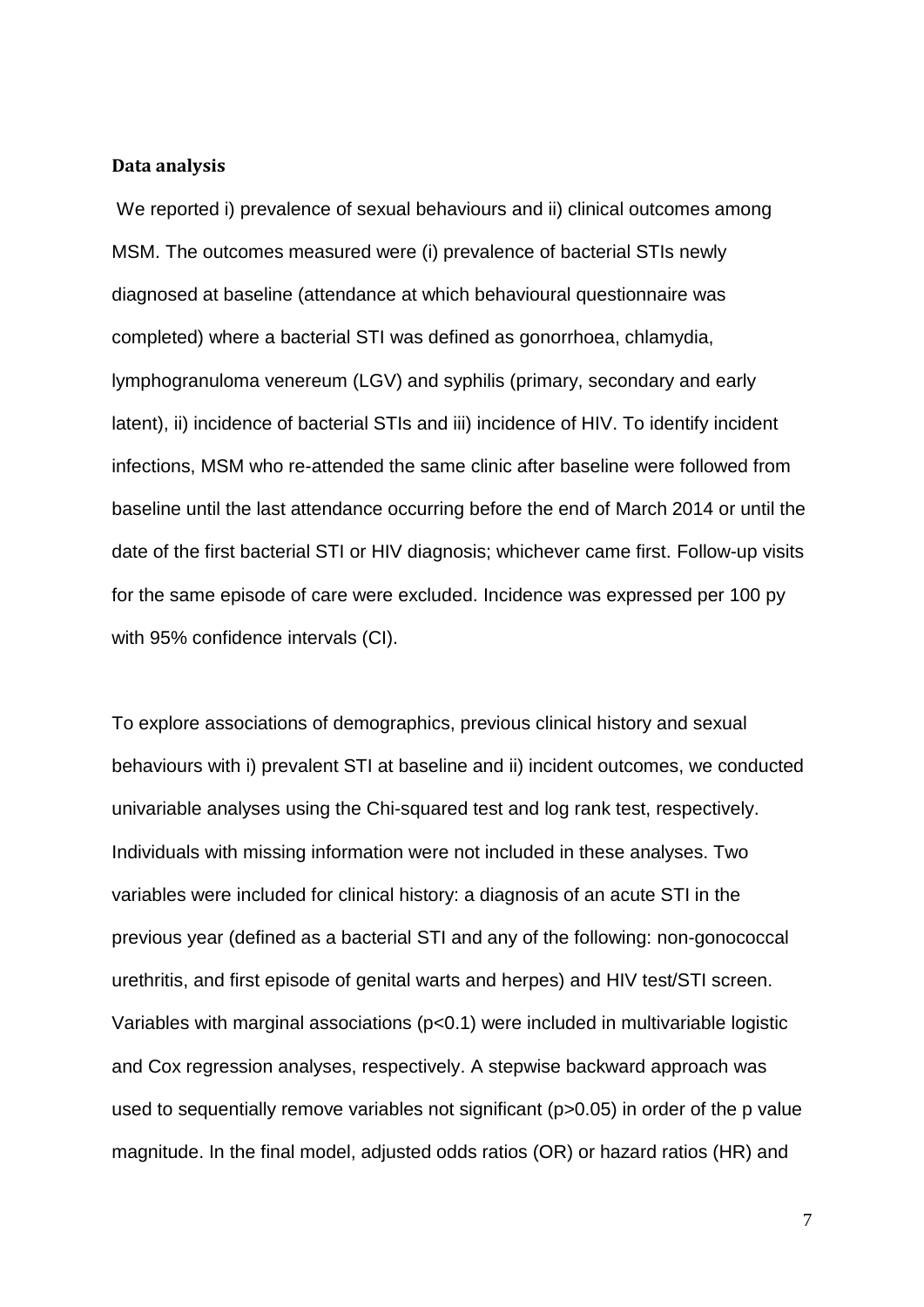95%CI were reported for factors significantly associated with prevalent and incident infection, respectively. Multivariable analyses were only performed for the two bacterial STI outcomes; there were insufficient HIV incident endpoints for this analysis.

#### *Clinic attendees not participating in the survey*

HIV negative MSM attending a participating clinic during the study period who were not recruited (e.g. not offered or declined to participate in the survey) were identified using GUMCAD and their demographic profile and clinical history compared to MSM who were recruited to determine representativeness. We also examined outcomes among non-recruited MSM.

All statistical analyses were conducted using STATA 13.1 (StataCorp, College Station, TX).

#### **Ethics**

The Medical Director of Health Protection Agency (as Public Health England was known in 2012), who belonged to an internal independent research office, deemed this work public health surveillance and therefore not requiring ethical approval. The information collected in the questionnaire was considered part of normal clinical practice and one of the aims of this study was to standardise collection of this information. Data linkage to GUMCAD, which is a pseudo-anonymised surveillance dataset, was achieved using a clinic-specific patient ID number.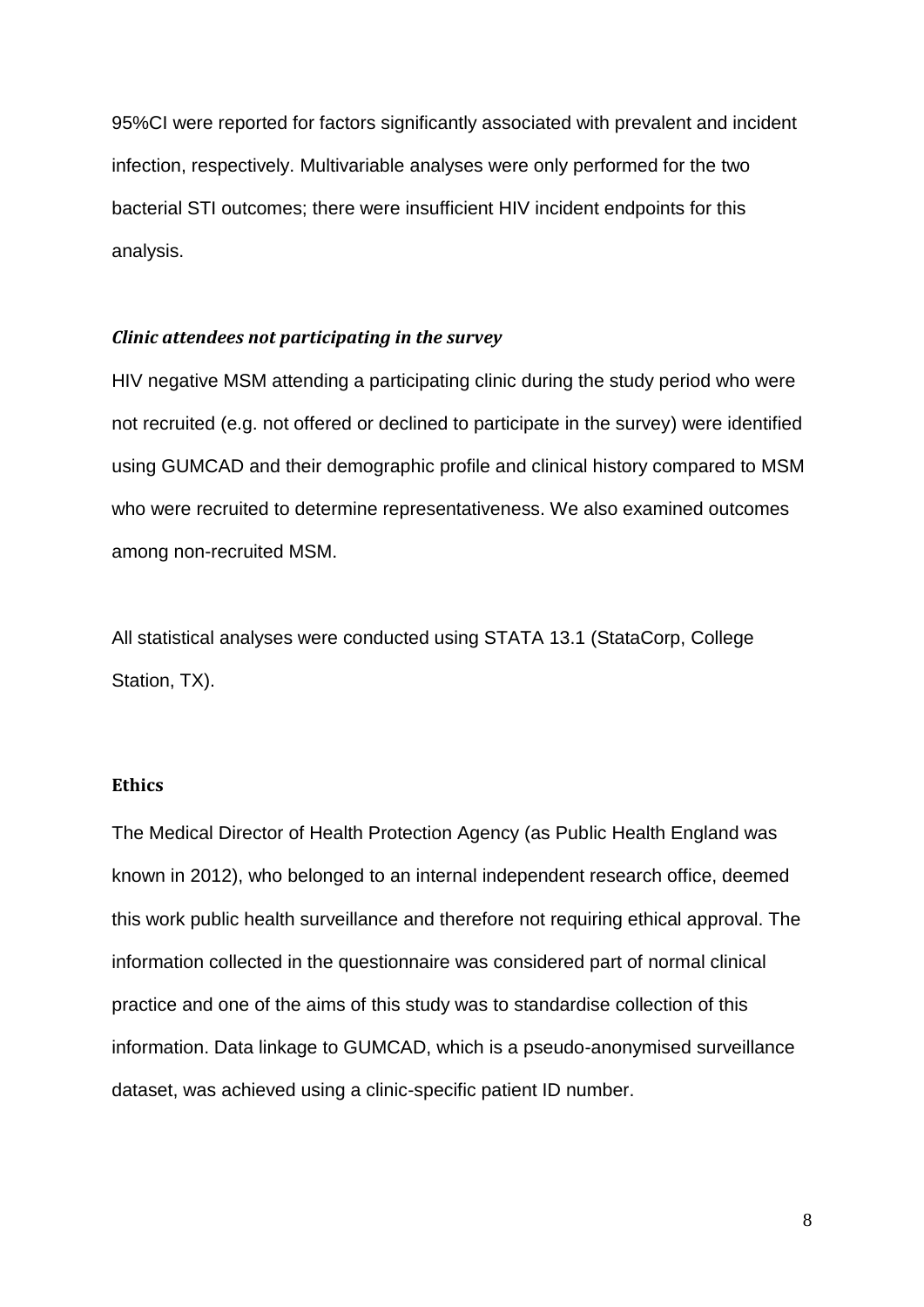#### **RESULTS**

## **Sample characteristics**

In total, 1,601 MSM were recruited and completed the questionnaire; recruitment was 8% (1601/20,340) with higher completion in the clinician-led study clinic (30%). Overall, 22% of questionnaires were from this clinic. Of the 1,601 MSM, 1,278 (80%) could be linked to their clinical records in GUMCAD. The median age was 31 years, 54% were white and UK-born and 53% attended a London clinic (Table 1).At the baseline attendance, 73% took a HIV test. Almost half had attended the clinic in the year prior to their baseline attendance of whom 96% had tested for STIs and/or HIV and 37% were diagnosed with an acute STI.

| Table 1 Characteristics of HIV negative MSM recruited from five SH clinics, England, |  |  |
|--------------------------------------------------------------------------------------|--|--|
| 2012-2013 (n=1,278)                                                                  |  |  |

| <b>Characteristic</b>           | <b>Study</b>        | Non-recruited |         |
|---------------------------------|---------------------|---------------|---------|
|                                 | participants<br>(%) | MSM(%)        |         |
|                                 |                     |               |         |
| Age group                       |                     |               |         |
| $15 - 24$                       | 274 (21)            | 2,940(15)     | < 0.001 |
| $25 - 34$                       | 546 (43)            | 8,150 (42)    |         |
| $35 - 49$                       | 367 (29)            | 6,451 (34)    |         |
| $50+$                           | 91(7)               | 1,683(9)      |         |
|                                 |                     |               | < 0.001 |
| <b>Ethnicity and birthplace</b> |                     |               |         |
| White UK-born                   | 717 (56)            | 8,935 (46)    |         |
| White European                  | 233 (18)            | 3,820 (20)    |         |
| White non-European              | 110 (9)             | 2,170(11)     |         |
| Non-white UK-born               | 77 (6)              | 1,116(6)      |         |
| Non-white born abroad           | 117(9)              | 2,183(11)     |         |
| Unknown                         | 24(2)               | 1,000(5)      |         |
|                                 |                     |               | < 0.001 |
| <b>Attendance at clinic</b>     |                     |               |         |
| Outside London                  | 598 (47)            | 2,289(12)     |         |
| London                          | 680 (53)            | 16,935 (88)   |         |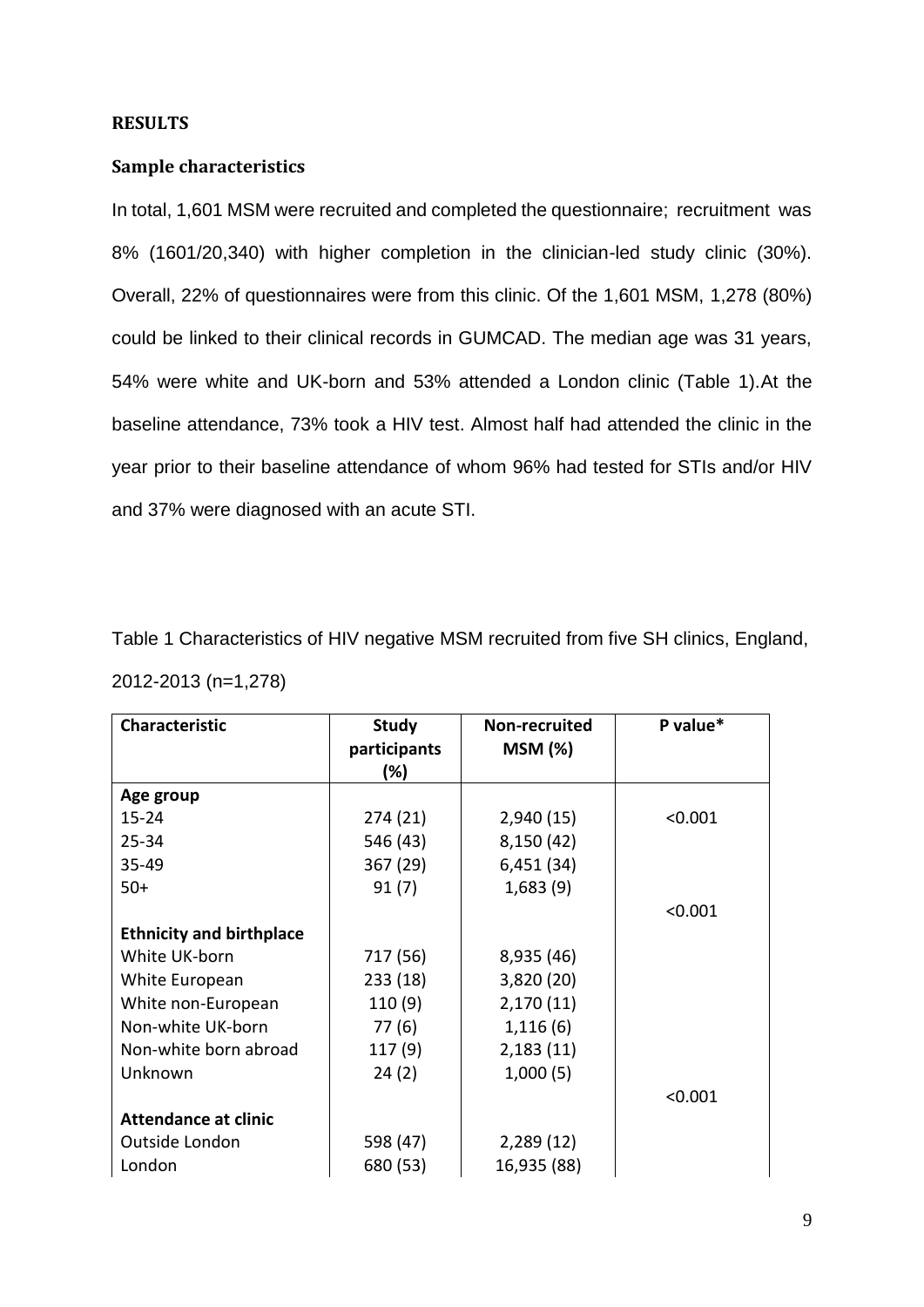| <b>Baseline attendance:</b><br><b>Diagnosis of bacterial STI</b><br><b>Total</b> | 305 (24)<br>1,278 | 2,348(12)<br>19,224 | < 0.001 |
|----------------------------------------------------------------------------------|-------------------|---------------------|---------|
| In the previous year:                                                            |                   |                     |         |
| HIV testing/STI screening                                                        | 559 (96)          | 6,511(89)           | < 0.001 |
| Diagnosis of acute STI                                                           | 213(37)           | 1,609(22)           | < 0.001 |
| <b>Total</b>                                                                     | 581               | $7,301**$           |         |

\*P value of comparison of recruited men at baseline with men not recruited

There were 19,200 MSM who were not recruited; they differed demographically and clinically to recruited men. Recruited men were more likely to be younger (<35 years: 64% vs 57%, p<0.001), white and born in the UK (54% vs 46%, p<0.001) and diagnosed with an acute STI in the prior year (37% vs. 22%, p<0.001) than nonrecruited men (Table 1).

## **Prevalence of sexual behaviours**

Three per cent reported no (anal or oral) partners in the last three months while 41% reported 2-4 and 34% more than 4 partners. The median number of total partners was 3 (IQR: 1-6). Fewer men at the clinician-led clinic reported five or more partners (20% vs. 30-43%, p<0.001). Older MSM were more likely to report five or more partners (42% of MSM aged 35-49 vs. 25% aged15-24, p<0.001) as were white MSM born in Europe compared to born in the UK (43% vs. 30%, p=0.004) (Table 2).

Table 2 Overview of sexual behaviours in the last three months reported by HIV negative MSM by sample characteristics\*, England, 2012-2013

<sup>\*\*</sup>The first attendance date where a questionnaire could have been completed was considered the baseline attendance and was used to identify the prior year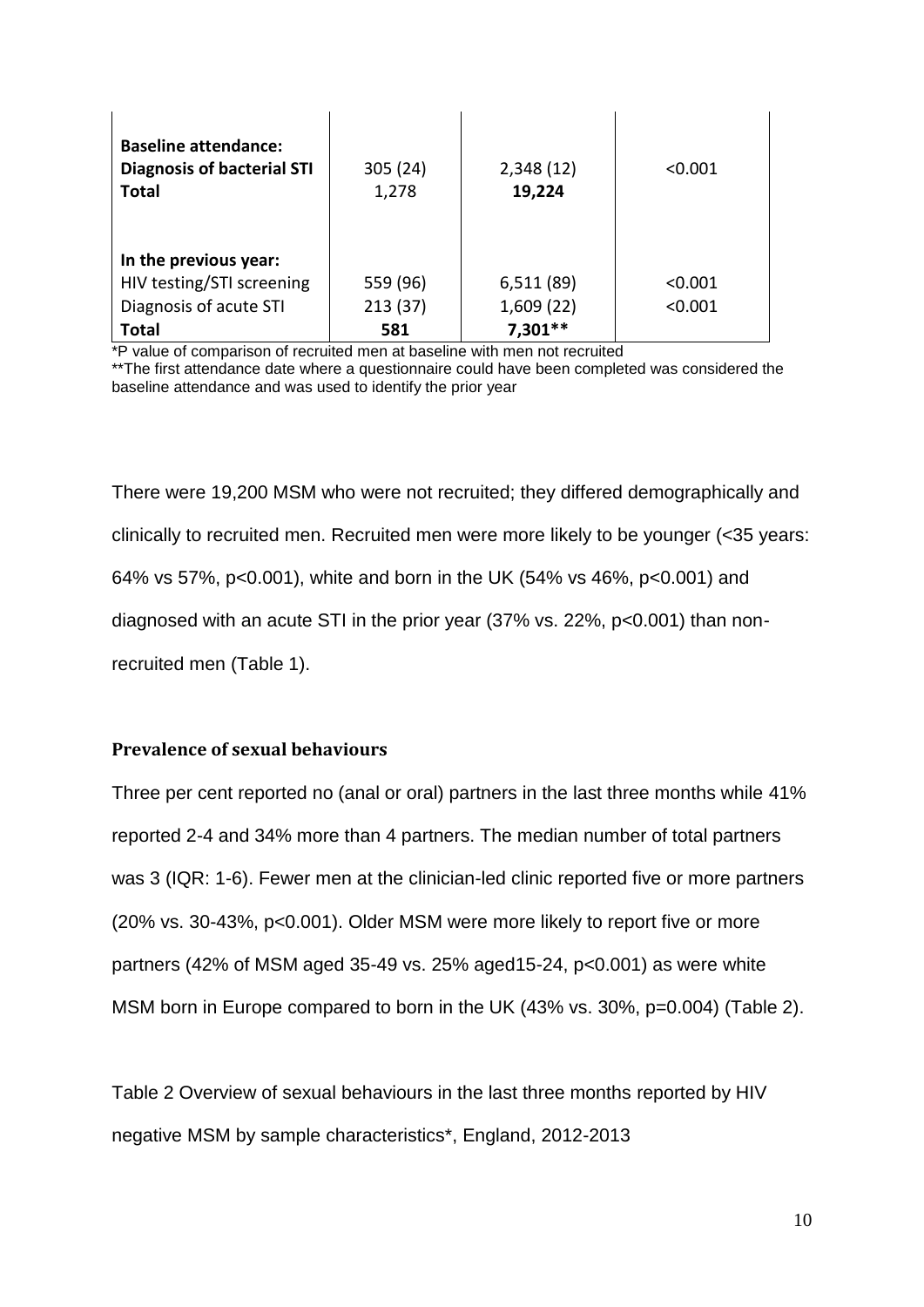| <b>Characteristic</b> | <b>Number</b><br>reporting $\geq 5$ | <b>Number</b><br>reporting | <b>Number</b><br>reporting | <b>Number</b><br>reporting |
|-----------------------|-------------------------------------|----------------------------|----------------------------|----------------------------|
|                       | sexual                              | <b>CAI</b> (%)             | <b>CRAI</b> (%)            | <b>CIAI (%)</b>            |
|                       | partners (%)                        |                            |                            |                            |
| Age group             |                                     |                            |                            |                            |
| $15 - 24$             | 66 (25)                             | 117 (52)                   | 94 (39)                    | 89 (38)                    |
| $25 - 34$             | 168 (32)                            | 258 (56)                   | 198 (41)                   | 204 (44)                   |
| 35-49                 | 153 (42)                            | 140 (47)                   | 86 (28)                    | 118 (39)                   |
| $50+$                 | 32 (36)                             | 28 (44)                    | 19 (27)                    | 25 (37)                    |
| <b>Ethnicity and</b>  |                                     |                            |                            |                            |
| birthplace            |                                     |                            |                            |                            |
| White UK-born         | 209 (30)                            | 263 (46)                   | 206 (34)                   | 201 (35)                   |
| White European        | 97 (43)                             | 105 (52)                   | 79 (38)                    | 82 (40)                    |
| White non-            | 41 (39)                             | 63 (69)                    | 37 (39)                    | 54 (56)                    |
| European              |                                     |                            |                            |                            |
| Non-white UK-         | 23(31)                              | 38 (59)                    | 25 (37)                    | 35 (54)                    |
| born                  |                                     |                            |                            |                            |
| Non-white born        | 40 (35)                             | 60 (62)                    | 42 (40)                    | 50(51)                     |
| abroad                |                                     |                            |                            |                            |
| Unknown               | 9(38)                               | 14 (67)                    | 8(38)                      | 14 (64)                    |
| <b>Attendance at</b>  |                                     |                            |                            |                            |
| clinic                |                                     |                            |                            |                            |
| Outside London        | 153 (26)                            | 171 (41)                   | 147 (32)                   | 136 (31)                   |
| London                | 266 (40)                            | 372 (60)                   | 250 (39)                   | 300 (48)                   |
| <b>Total</b>          | 419 (34)                            | 543 (52)                   | 397 (36)                   | 436 (41)                   |

\*28 (2%), 173 (14%) and 213 (17%) MSM did not report numbers of sexual partners, CRAI and CIAI partners, respectively

Half of men reported CAI in the last three months (Table 2) with no difference in the clinician-led clinic compared to the others. More young MSM reported CAI (52%) compared to MSM aged 50+ years (44%, p=0.048) and fewer white UK born MSM reported CAI (46%) compared to other groups. Thirty-six per cent of men reported CRAI and 41% reported CIAI in the last three months and a quarter reported last having CRAI in the last month. A quarter reported one CRAI and CIAI partner, 8% and 11% reported 2-4 CRAI and CIAI partners, respectively and the remainder reported more than 4 partners. A greater proportion of young MSM reported CRAI (15-24: 39% vs 50+: 27%, p<0.001), with no other differences by demographics or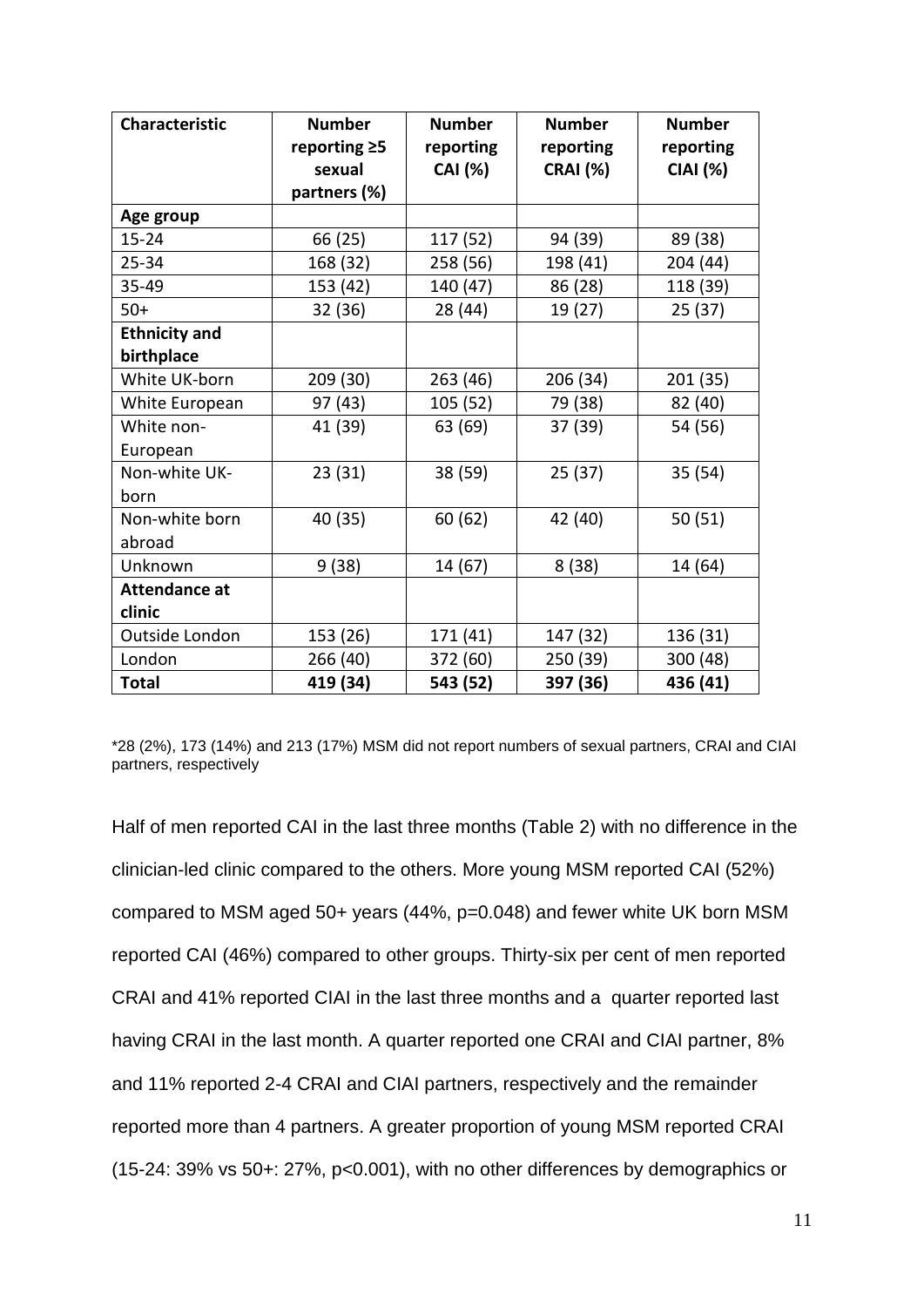previous clinical history. CRAI with a serodiscordant or unknown HIV status partner was reported by 18% of the sample.

## **Prevalence of diagnosed bacterial STI at baseline, and risk factors**

Almost a quarter of men were diagnosed with a bacterial STI at baseline compared to 12% of non-recruited MSM (p<0.001). Bacterial STI prevalence and univariate analyses by sub-groups are shown in Table 3. In multivariable analyses, the odds of being infected at baseline was four times higher among men reporting >4 partners and twice as high among those reporting CRAI with 2-4 partners compared to those reporting no CRAI.

Table 3 Bacterial STI prevalence and incidence with associated risk factors among HIV negative MSM by demographics and clinical history, England, 2012-2013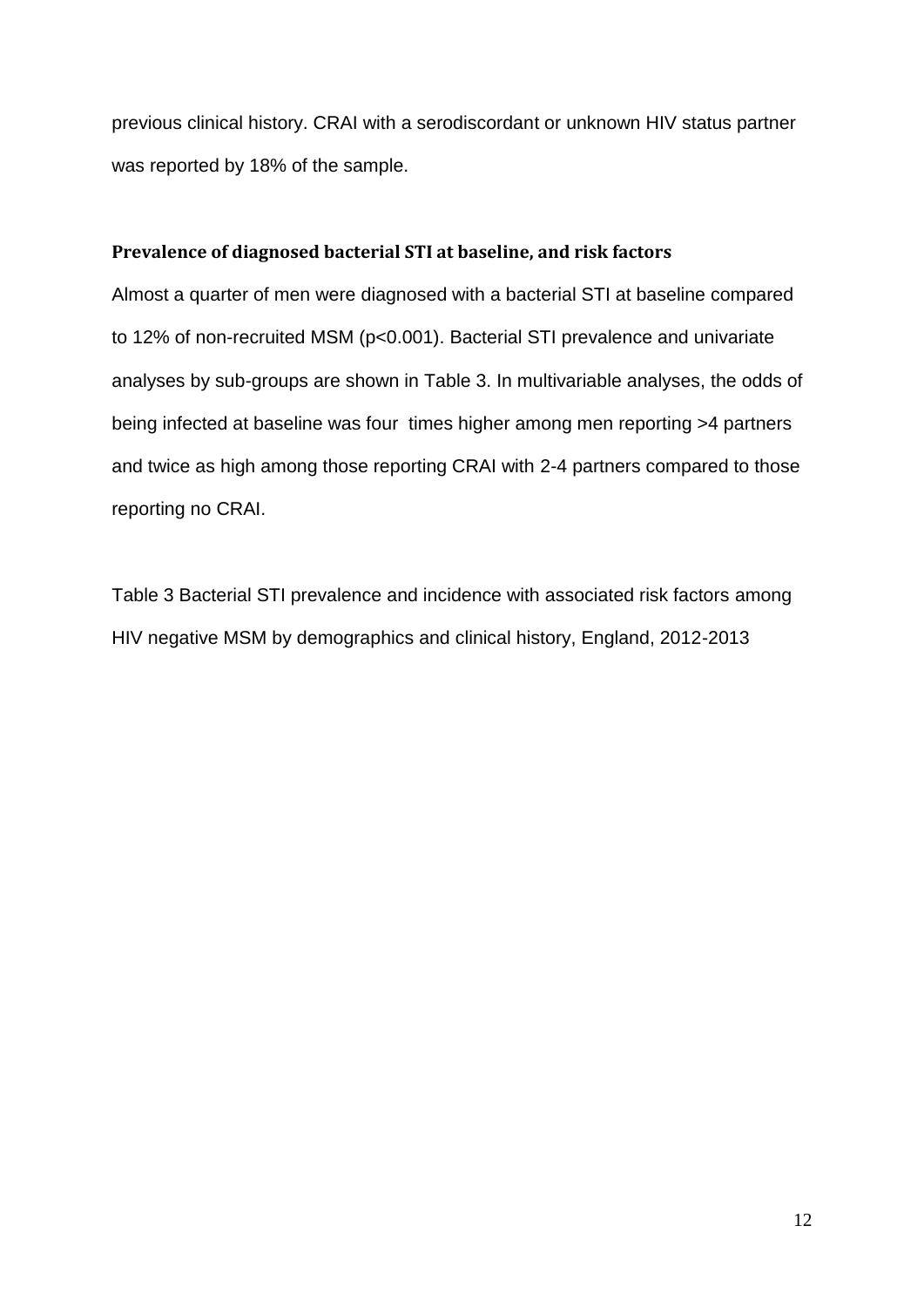|                                  | Prevalence of and risk factors for bacterial STIs, n=1,278 |                 |                 | Incidence of and risk factors for bacterial STIs, n=628 |                |                      |                |                 |         |
|----------------------------------|------------------------------------------------------------|-----------------|-----------------|---------------------------------------------------------|----------------|----------------------|----------------|-----------------|---------|
|                                  | Number of                                                  | Unadjusted      | Adjusted OR     | P value                                                 | Number of      | Incidence/100        | Unadjusted     | Adjusted HR     | P value |
|                                  | infections (%)                                             | OR (95%CI)      | (95%CI)         |                                                         | infections (%) | person years (95%CI) | HR (95%CI)     | (95%CI)         |         |
| Age group                        |                                                            |                 |                 |                                                         |                |                      |                |                 |         |
| 15-24                            | 67(4)                                                      | $\mathbf{1}$    | n.s.            | n.s.                                                    | 39 (27)        | 63.2 (46.2-86.4)     | $\mathbf{1}$   | n.s.            | n.s.    |
| 25-34                            | 155 (28)                                                   | $1.2(0.9-1.7)$  | n.s.            |                                                         | 65 (23)        | 44.8 (35.2-57.1)     | $0.7(0.5-1.0)$ | n.s.            |         |
| 35-49                            | 71 (19)                                                    | $0.7(0.5-1.1)$  | n.s.            |                                                         | 35 (20)        | 38.4 (27.5-53.4)     | $0.6(0.4-0.9)$ | n.s.            |         |
| $50+$                            | 12(13)                                                     | $0.5(0.2-0.9)$  | n.s.            |                                                         | 5(18)          | 36.2 (15.1-87.0)     | $0.6(0.2-1.4)$ | n.s.            |         |
| <b>Ethnicity and birthplace</b>  |                                                            |                 |                 |                                                         |                |                      |                |                 |         |
| White UK-born                    | 176 (25)                                                   | $\mathbf{1}$    | n.a.            |                                                         | 74 (24)        | 51.6 (41.1-64.8)     | $\mathbf{1}$   | n.a.            |         |
| White European                   | 59 (25)                                                    | $1.0(0.7-1.5)$  | n.a.            |                                                         | 26(19)         | 35.2 (24.0-51.7)     | $0.7(0.4-1.1)$ | n.a.            |         |
| White non-European               | 24(22)                                                     | $0.9(0.5-1.4)$  | n.a.            |                                                         | 20(30)         | 54.6 (35.2-84.6)     | $1.0(0.6-1.7)$ | n.a.            |         |
| Non-white UK-born                | 14 (18)                                                    | $0.7(0.4-1.2)$  | n.a.            |                                                         | 9(22)          | 38.7 (20.2-74.5)     | $0.7(0.4-1.5)$ | n.a.            |         |
| Non-white born abroad            | 25(21)                                                     | $0.8(0.5-1.3)$  | n.a.            |                                                         | 12 (18)        | 40.9 (23.2-72.0)     | $0.8(0.4-1.5)$ | n.a.            |         |
| <b>Attending a London clinic</b> |                                                            |                 |                 |                                                         |                |                      |                |                 |         |
| No                               | 149 (25)                                                   | 1               | n.a             |                                                         | 51(24)         | 69.0 (52.4-90.8)     | $\mathbf{1}$   | 1               | < 0.002 |
| Yes                              | 156 (23)                                                   | $0.9(0.7-1.2)$  | n.a             |                                                         | 93 (22)        | 39.1 (31.9-47.9)     | $0.5(0.3-0.7)$ | $0.5(0.4-0.8).$ |         |
| HIV test/STI screen last year    |                                                            |                 |                 |                                                         |                |                      |                |                 |         |
| Attended, no test                | 4(18)                                                      | $\mathbf{1}$    | n.a.            |                                                         | 2(18)          | 27.8 (7.0-111.2)     | $\mathbf{1}$   | n.a.            |         |
| Attended, test                   | 127 (23)                                                   | $1.3(0.4-4.0)$  | n.a.            |                                                         | 88 (25)        | 48.0 (39.0-59.2)     | $1.7(0.4-7.0)$ | n.a.            |         |
| Did not attend                   | 174 (25)                                                   | $1.5(0.5-4.5)$  | n.a.            |                                                         | 54 (21)        | 44.5 (34.1-58.1)     | $1.6(0.4-6.8)$ | n.a.            |         |
| Acute STI last year              |                                                            |                 |                 |                                                         |                |                      |                |                 |         |
| Attended, no STI                 | 80 (22)                                                    | $\mathbf{1}$    | n.a.            |                                                         | 42 (18)        | 32.8 (24.2-44.3)     | $\mathbf{1}$   | $\mathbf{1}$    | 0.02    |
| Attended, STI                    | 51(24)                                                     | $1.1(0.8-1.7)$  | n.a.            |                                                         | 48 (36)        | 77.2 (58.1-102.4)    | $2.4(1.6-3.6)$ | $1.9(1.2-3.0)$  |         |
| Did not attend                   | 174 (25)                                                   | $1.2(0.9-1.6)$  | n.a.            |                                                         | 54 (21)        | 44.5 (34.1-58.1)     | $1.4(0.9-2.1)$ | $1.3(0.9-2.0)$  |         |
| <b>Sexual partners</b>           |                                                            |                 |                 |                                                         |                |                      |                |                 |         |
| 0                                | 3(8)                                                       | $\mathbf{1}$    | $\mathbf{1}$    | 0.006                                                   | 25(22)         | 49.6 (33.5-73.4)     | $\mathbf{1}$   | n.s.            | n.s.    |
| $\mathbf 1$                      | 48 (17)                                                    | $2.5(0.7-8.5)$  | $2.1(0.6-7.2)$  |                                                         | 37(16)         | 31.1 (22.5-42.9)     | $0.6(0.4-1.1)$ | n.s.            |         |
| $2 - 4$                          | 120 (23)                                                   | $3.6(1.1-12.0)$ | $3.0(0.9-10.0)$ |                                                         | 44 (25)        | 50.0 (37.2-67.1)     | $1.0(0.6-1.7)$ | n.s.            |         |
| >4                               | 126 (30)                                                   | $5.2(1.6-17.1)$ | $4.0(1.2-13.5)$ |                                                         | 33 (42)        | 81.7 (58.1-114.9)    | $1.7(1.0-2.9)$ | n.s.            |         |
| CRAI with no. of partners        |                                                            |                 |                 |                                                         |                |                      |                |                 |         |
| 0                                | 151 (20)                                                   | $\mathbf{1}$    | $\mathbf{1}$    | 0.006                                                   | 71 (20)        | 40.7 (32.2-51.3)     | $\mathbf{1}$   | $\mathbf{1}$    | 0.03    |
| $\mathbf 1$                      | 81 (28)                                                    | $1.6(1.2-2.2)$  | $1.6(1.1-2.2)$  |                                                         | 33 (22)        | 40.7 (28.9-57.2)     | $1.0(0.6-1.5)$ | $1.0(0.7-1.5)$  |         |
| $2 - 4$                          | 30(34)                                                     | $2.1(1.3-3.4)$  | $1.8(1.1-2.9)$  |                                                         | 20 (40)        | 76.8 (49.5-119.0)    | $1.9(1.1-3.1)$ | $1.7(1.0-2.8)$  |         |
| >4                               | 8(32)                                                      | $1.9(0.8-4.5)$  | $1.4(0.6-3.4)$  |                                                         | 6(46)          | 100.2 (45.0-223.0)   | $2.6(1.1-6.0)$ | $2.5(1.1-6.0)$  |         |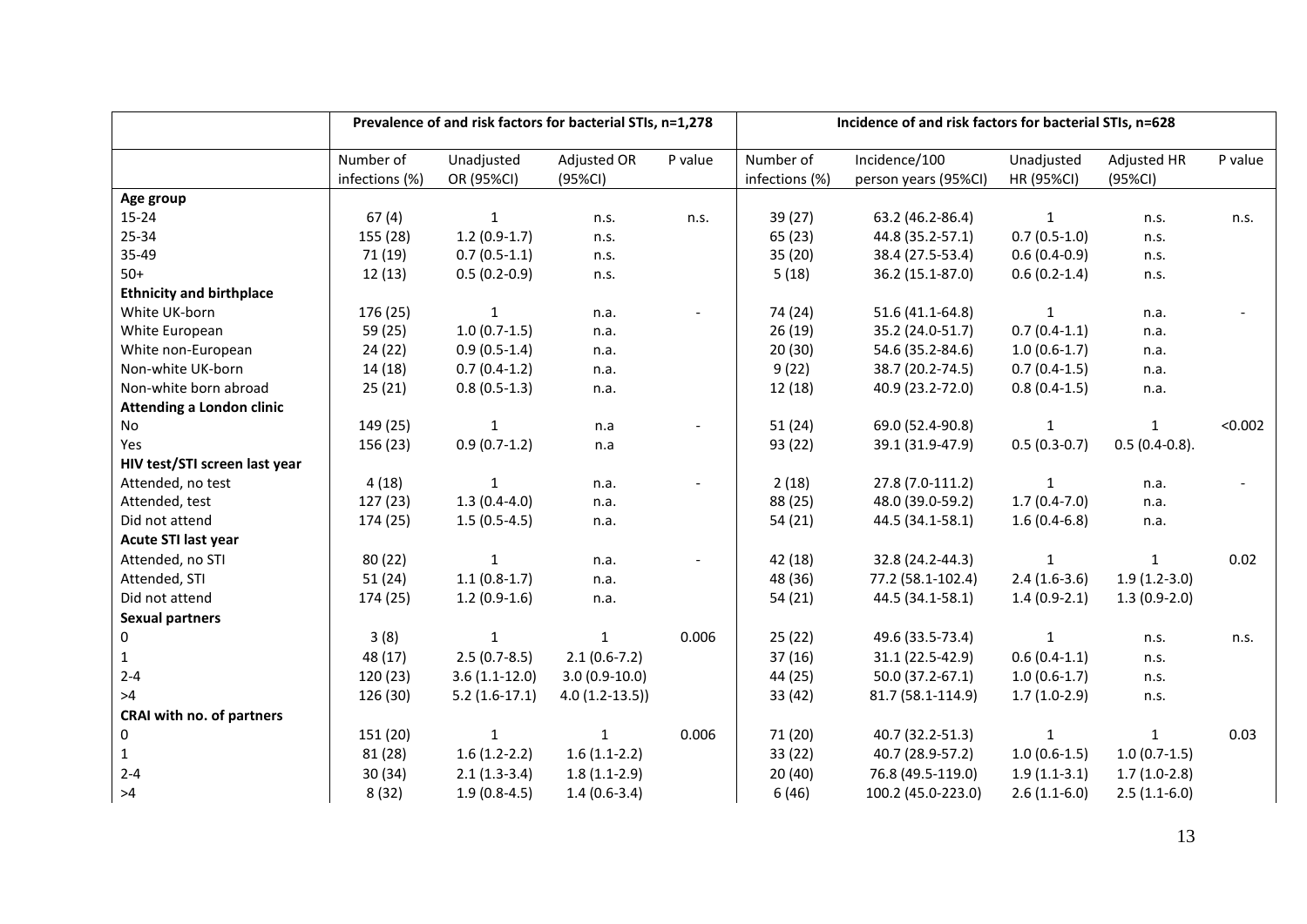| CIAI with no. of partners |          |                          |      |      |         |                   |                |                |         |
|---------------------------|----------|--------------------------|------|------|---------|-------------------|----------------|----------------|---------|
| $\overline{0}$            | 137 (20) |                          | n.s. | n.s. | 61 (19) | 37.4 (29.1-48.1)  |                | n.s.           | n.s.    |
| $^{\circ}$ 1              | 70 (25)  | $1.3(0.9-1.8)$           | n.s. |      | 38 (28) | 57.8 (42.1-79.5)  | $1.6(1.1-2.4)$ | n.s.           |         |
| $2 - 4$                   | 37(33)   | $1.9(1.2-2.9)$           | n.s. |      | 15 (22) | 39.2 (23.6-65.0)  | $1.0(0.6-1.8)$ | n.s.           |         |
| >4                        | 14 (31)  | $1.8(0.9-3.4)$           | n.s. |      | 10(42)  | 85.4 (46.0-158.8) | $2.3(1.2-4.4)$ | n.s.           |         |
| Bacterial STI at baseline |          |                          |      |      |         |                   |                |                |         |
| No.                       |          |                          | -    |      | 89 (18) | 36.5 (29.7-45.0)  |                |                | < 0.001 |
| Yes                       | -        | $\overline{\phantom{a}}$ |      |      | 55 (36) | 80.7 (62.0-105.1) | $2.2(1.6-3.1)$ | $2.2(1.5-3.2)$ |         |
| Total                     | 305      |                          |      |      | 144     | 46.2 (39.2-54.4)  |                |                |         |

n.s.: not significant where variables had p<0.1 in univariate analyses but p>0.05 in multivariable analyses

n.a.: not applicable. Only values with p<0.1 included in multivariable analyses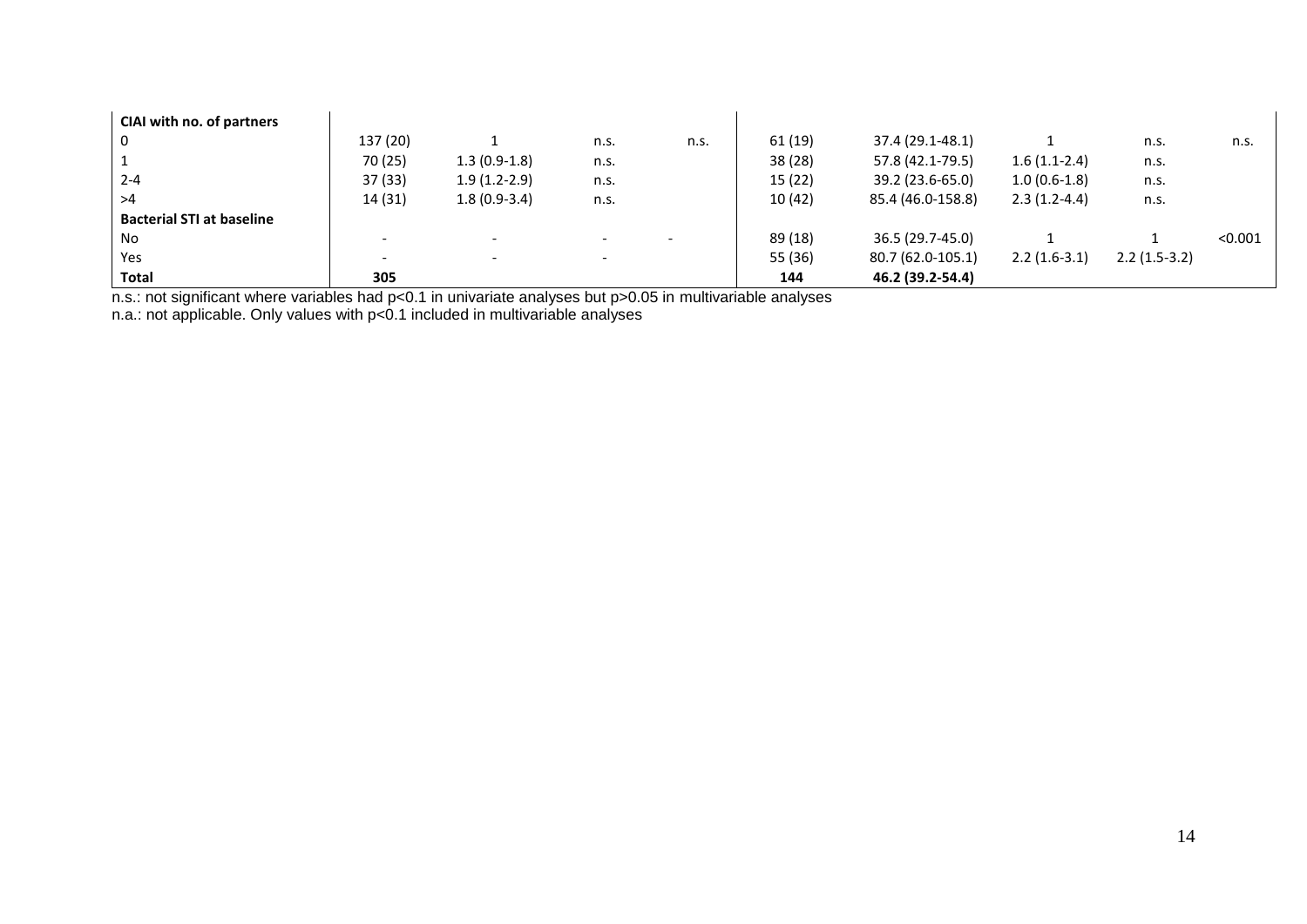#### **Incidence of bacterial STIs and risk factors**

There were 628 MSM who re-attended the same clinic after the baseline attendance; average follow-up time was 185 (standard deviation: 106) and 234 (SD: 114) days among those with and without the outcome, respectively. There were 144 new diagnoses of bacterial STIs during 311 person-years of follow-up, which equated to an incidence of 46.2/100 py (95%CI 39.3-54.4). In comparison, incidence was 18.6/100 py (17.9-19.3) among non-recruited MSM. Bacterial STI incidence was highest among MSM reporting more than four CRAI (100/100 py) and CIAI (85/100 py) partners (Table 3). In multivariable analyses, MSM diagnosed with a bacterial STI at baseline were twice as likely to be diagnosed with an incident bacterial STI in the subsequent year (same or different STI as at baseline) (Table 3). Numbers of CRAI partners was associated with subsequent STI incidence. Men reporting >4 partners were two and a half times more likely to acquire a bacterial STI (95%CI 1.1- 6.0).

#### **HIV incidence and associated risk factors**

Average follow-up time was 186 (SD: 136) and 246 (SD:116) days among those with and without a HIV diagnosis, respectively. There were 11 incident HIV diagnoses; total person time was 356 years and HIV incidence was 3.1/100 py (95%CI 1.7-5.6) (Table 4). In comparison, among 13,282 non-recruited MSM who re-attended the clinic, 83 new HIV infections were detected and HIV incidence was 0.5/100 py (0.4- 0.5). In univariate analyses, men reporting CRAI with more than one partner were four times more likely to acquire HIV than those reporting none or one partner (unadjusted HR: 4.2 95%CI 1.0-17.6) and those diagnosed with a baseline bacterial infection were three times more likely (95%CI 1.0-10.5).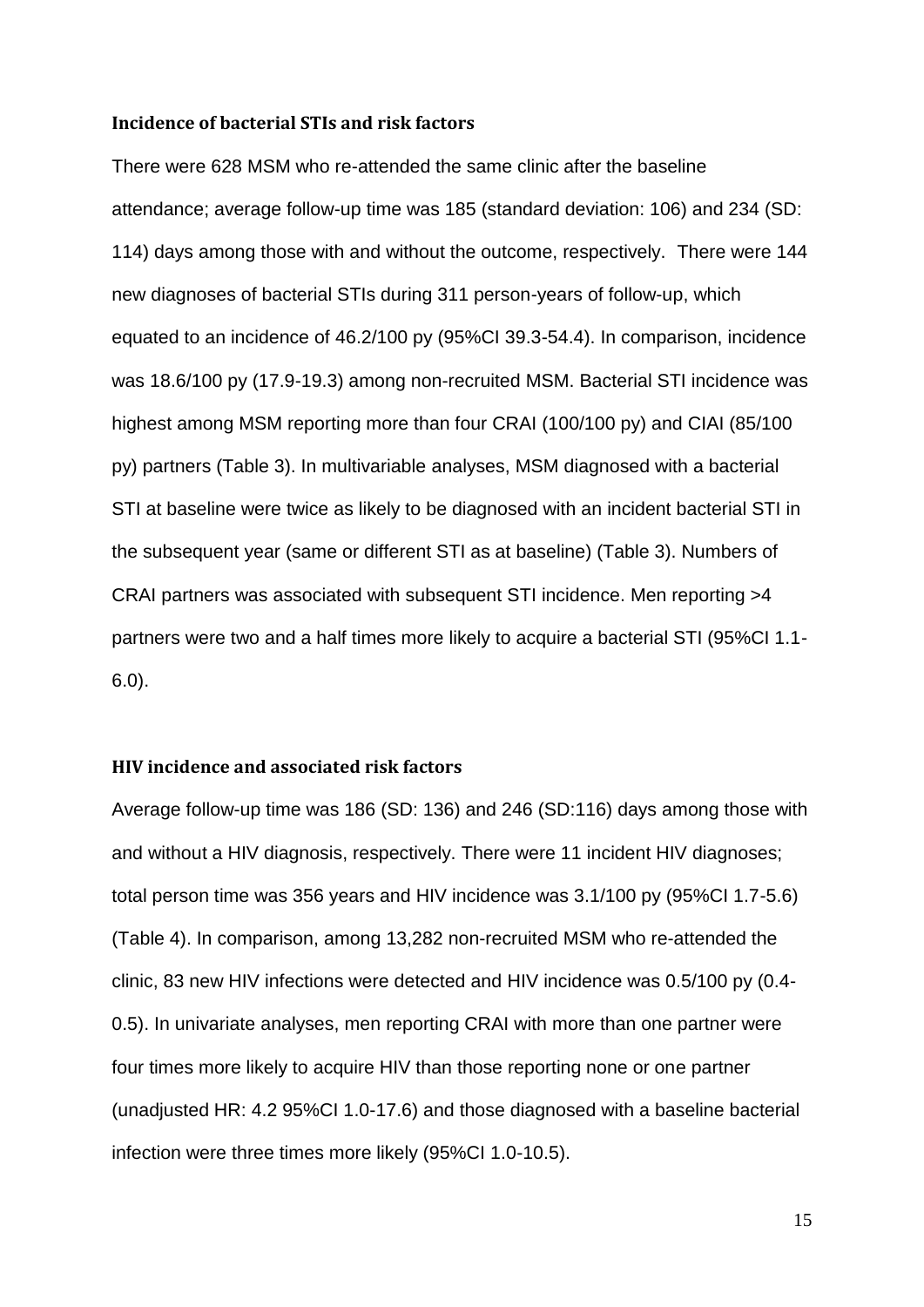Table 4 HIV incidence and unadjusted hazard ratios among HIV negative MSM by

|                                  | Number of  | Incidence/100     | Unadjusted        |
|----------------------------------|------------|-------------------|-------------------|
|                                  | infections | person years      | HR (95%CI)        |
|                                  | $(\%)$     | (95%CI)           |                   |
| Age group                        |            |                   |                   |
| 15-29                            | 7(1.9)     | $4.4(2.2-9.2)$    | $\mathbf{1}$      |
| $30+$                            | 4(1.2)     | $2.0(0.8-5.4)$    | $0.5(0.2-1.9)$    |
| <b>Ethnicity and birthplace</b>  |            |                   |                   |
| White UK-born                    | 6(1.9)     | $3.6$ $(1.6-8.1)$ | $\mathbf{1}$      |
| Other                            | 5(1.6)     | $2.7(1.1-6.5)$    | $0.9(0.3-3.2)$    |
| <b>Attending a London clinic</b> |            |                   |                   |
| No                               | 3(1.4)     | $3.6(1.1-11.0)$   | $\mathbf{1}$      |
| Yes                              | 8(1.9)     | $2.9(1.5-5.9)$    | $0.8(0.2-3.1)$    |
| <b>Acute STI last year</b>       |            |                   |                   |
| Attended, no STI                 | 2(0.8)     | $1.4(0.4-5.6)$    | 1                 |
| Attended, STI                    | 6(4.4)     | $7.5(3.4-16.7)$   | $4.4(0.8-22.4)$   |
| Did not attend                   | 3(1.1)     | $2.3(0.7-7.0)$    | $1.6(0.3-9.4)$    |
| <b>Bacterial STI at baseline</b> |            |                   |                   |
| No                               | 6(1.2)     | $2.2(1.0-5.0)$    | 1                 |
| Yes                              | 5(3.1)     | $5.8(2.4-13.8)$   | $3.0(1.0-10.5)$   |
| <b>Sexual partners</b>           |            |                   |                   |
| $0 - 1$                          | 2(1.6)     | $3.3(0.8-13.1)$   | 1                 |
| $\geq$ 2                         | 9(1.8)     | $3.2(1.7-6.1)$    | $2.0(0.2 - 15.6)$ |
| CRAI with no. of partners        |            |                   |                   |
| $0 - 1$                          | 6(1.2)     | $2.0(0.9-4.7)$    | $\mathbf{1}$      |
| $\geq$ 2                         | 3(4.7)     | $7.3(2.4-22.7)$   | $4.2(1.0-17.6)$   |
| CIAI with no. of partners        |            |                   |                   |
| $0 - 1$                          | 8(1.7)     | $3.1(1.6-6.3)$    | 1                 |
| $\geq$ 2                         | 1(1.1)     | $1.6(0.2-11.5)$   | $0.6(0.08-5.0)$   |
| <b>Total</b>                     | 11         |                   |                   |

demographics and clinical history, England, 2012-2013

# **DISCUSSION**

Our study uniquely provides sexual behavioural information for an open cohort of HIV negative MSM in England who were followed-up to determine their clinical outcomes. MSM attending clinics had a high burden of STI and reported high levels of risk behaviours with over a third reporting CRAI. Men diagnosed with a STI at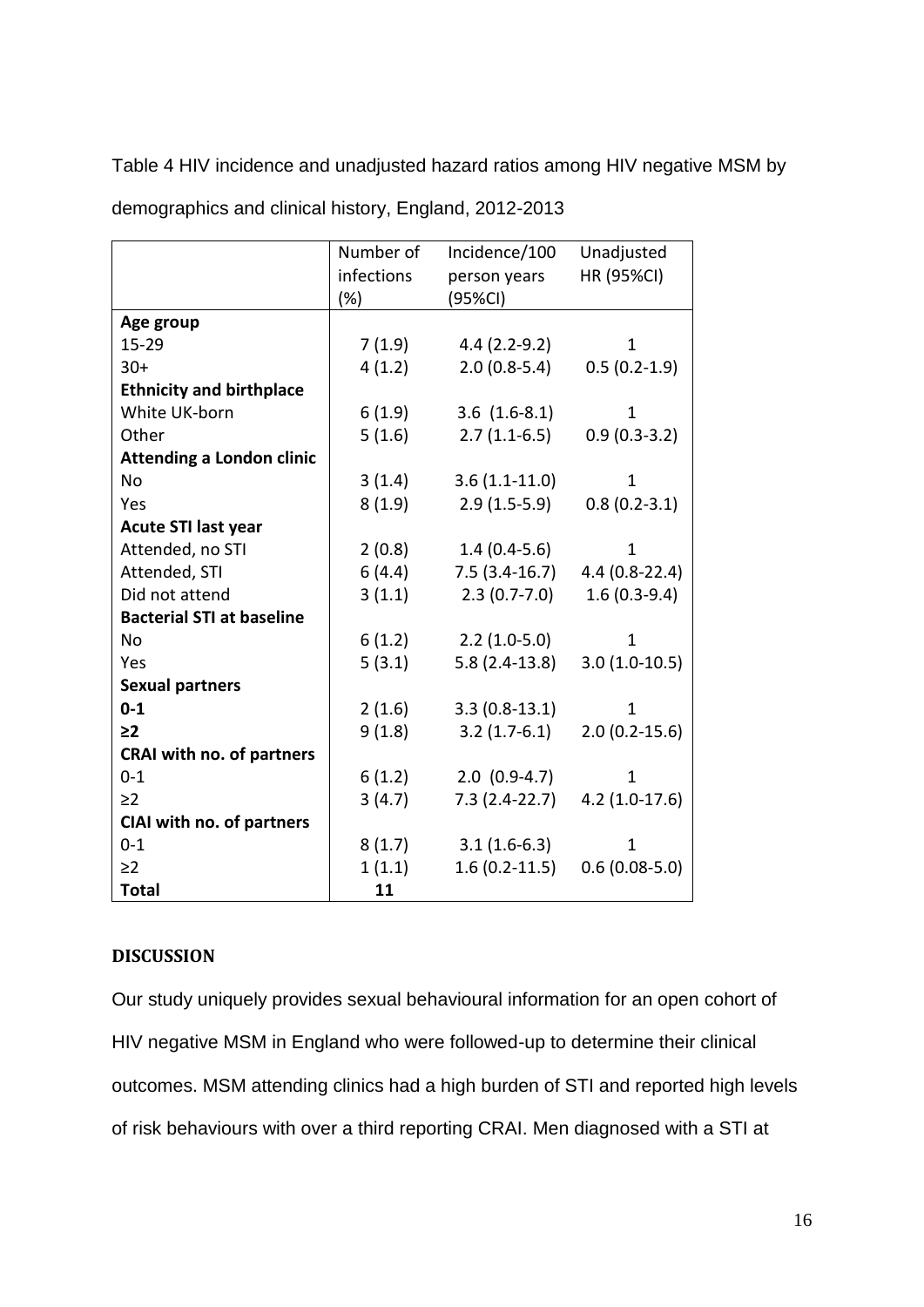baseline were twice as likely to be diagnosed with another STI within a year highlighting ongoing risk in this population.

The prevalence of sexual behaviours reported in our clinic-based study were comparable to a recent clinic study of MSM, which reported 58% of HIV negative MSM had condomless sex and 13% had engaged in CRAI with a sexual partner of unknown or HIV positive status in the last three months (15). Sexual risk behaviours in our study was, however, higher than those reported from a nationally representative sample of MSM (16). These data further confirm that MSM attending SH clinics engage in high risk sexual behaviours that could also be linked to other risk behaviours including drug use (15).

Bacterial STI incidence was extremely high in our sample and of greater concern, we found men diagnosed at baseline were significantly more likely to be diagnosed with another STI within a year. Recent literature on incidence of new infections among MSM is limited with only one study in England reporting high incidence of new infections among those with a previous bacterial infection (17). There were no changes in testing strategy during the study that might explain the high incidence and it is likely our findings highlight on-going risk in this sub-population despite recent contact with SH services. MSM are recommended to test for STIs at all anatomical sites annually and three-monthly if at high risk (18). Practice, however, differs between clinics and information on the extent of site-specific testing was not available to the investigators. Baseline bacterial STIs were also a risk factor for incident HIV infection; bacterial STIs, especially gonorrhoea, are known predictors for HIV infection (5, 19). These findings argue for more frequent STI and HIV testing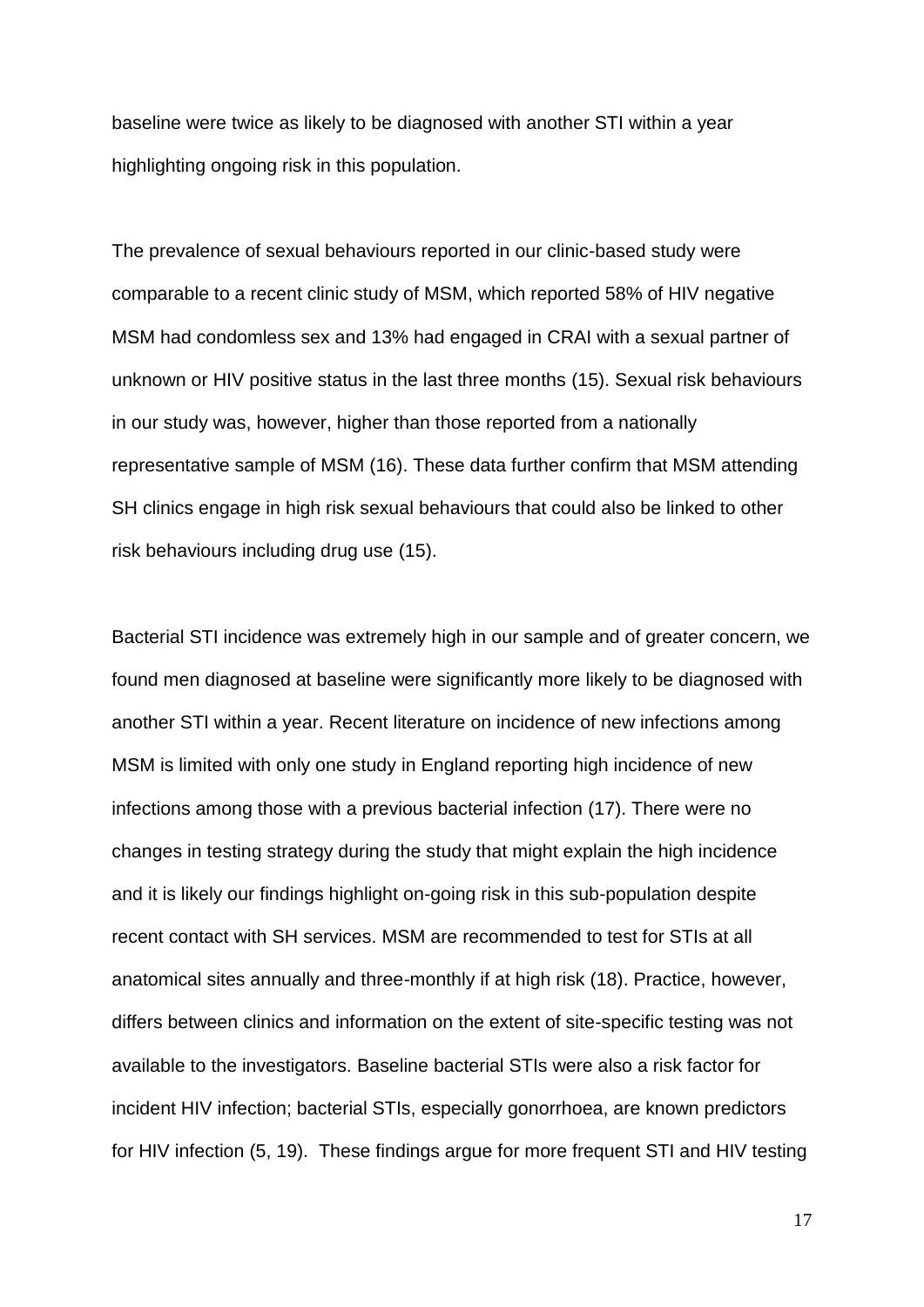among MSM diagnosed with bacterial STIs to identify infections earlier and prevention onward transmission.

HIV incidence in our cohort was higher than other available estimates for MSM attending SH clinics in England (5, 20) with the upper confidence estimate suggesting true incidence could be two to three times higher and which would reflect the high risk behaviours reported by the recruited sample. Our point estimate is similar to cohorts of MSM in Spain (21) and the US (22) but higher than in Australia (1.3/100 py) (23). The group of men reporting engaging in CRAI with partners of unknown or serodiscordant HIV status may not necessarily be employing any risk reduction strategies such as seroadaptation. Further, we found increasing numbers of partners with whom men engaged in CRAI with was significantly associated with increased risk of HIV and STI infection. Some of these could be men actively serosorting but successful seroadaptation requires knowledge of the partner's HIV status and with one in eight MSM living with HIV in the UK unaware of their infection (1) and inadequate levels of HIV testing (8, 24), men are more likely to be "seroguessing" rather than serosorting (25). Engagement in condomless sex increases the risk of transmitting and acquiring STIs and STI rates have shown to be higher among those assuming seroconcordance (11). Although studies have shown seroadaptive behaviours are better for HIV prevention than employing no strategy (26, 27), they still represent a significantly increased risk of acquiring an infection.

The observed high risk in this population stresses the need for HIV and STI prevention interventions for MSM attending clinics. In resource limited settings, the objective calculation of an individual's risk based on key characteristics and behaviours could assist clinical decision making and prioritisation of service delivery.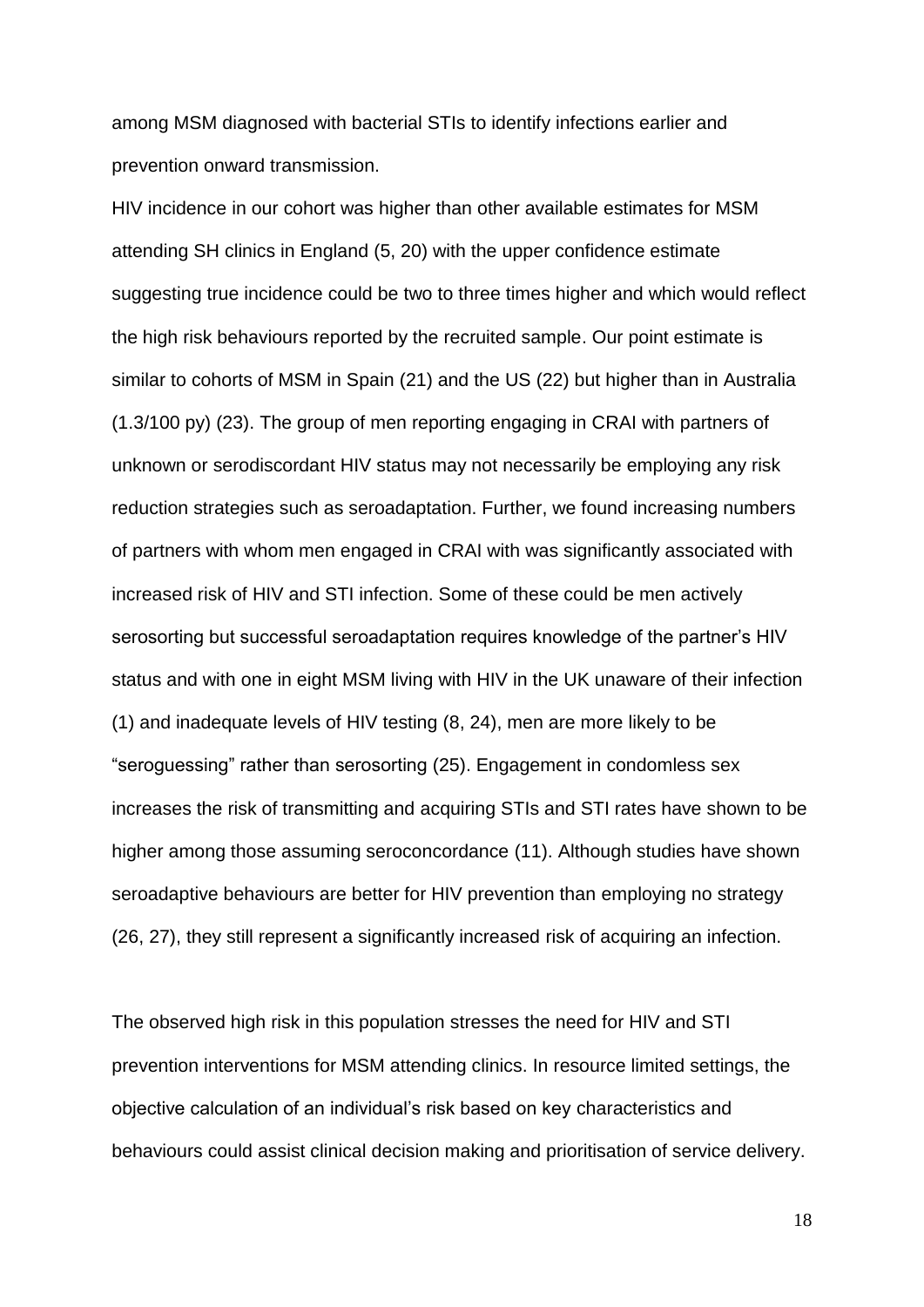Triaging in clinical practice is becoming increasingly important and has recently been used in the US to aid clinicians in offering HIV prevention services that are tailored to an individual's risk (28, 29) and for determining gonorrhoea and chlamydia screening thresholds (30).

A similar approach could be taken in SH clinics in England whereby a risk assessment tool could inform an individual's current risk of HIV or a STI and assess an individual's need for intensified prevention services including, but not limited to, frequent HIV testing and STI screening, behavioural interventions and prescription of pre-exposure prophylaxis (PrEP), which was found to be highly effective at preventing HIV acquisition among MSM (31). The recent implementation of the IMPACT trial to deliver PrEP to 10,000 people in England is an important step forward for HIV prevention. However, it will be necessary to monitor the impact of taking PrEP on sexual behaviour and STI acquisition given the evidence showing that both might increase when on PrEP (32). Dean Street, a London SH clinic, also recently launched Dean Street Prime a service offered to high risk MSM identified using recent clinical outcomes and sexual behaviours [\(http://prime.dean.st/\)](http://prime.dean.st/). By offering five programmes, it demonstrates how services can be designed and individually tailored to allow men to take control of their sexual health.

There are several limitations to this study. First, the study only achieved 8% recruitment (clinic range: 5%-33%), as the questionnaires were not consistently offered to men due to operational difficulties including other competing studies, large workloads and clinic staff forgetting. We were also unable to measure the proportion that were asked to complete the survey and declined. Recruitment may have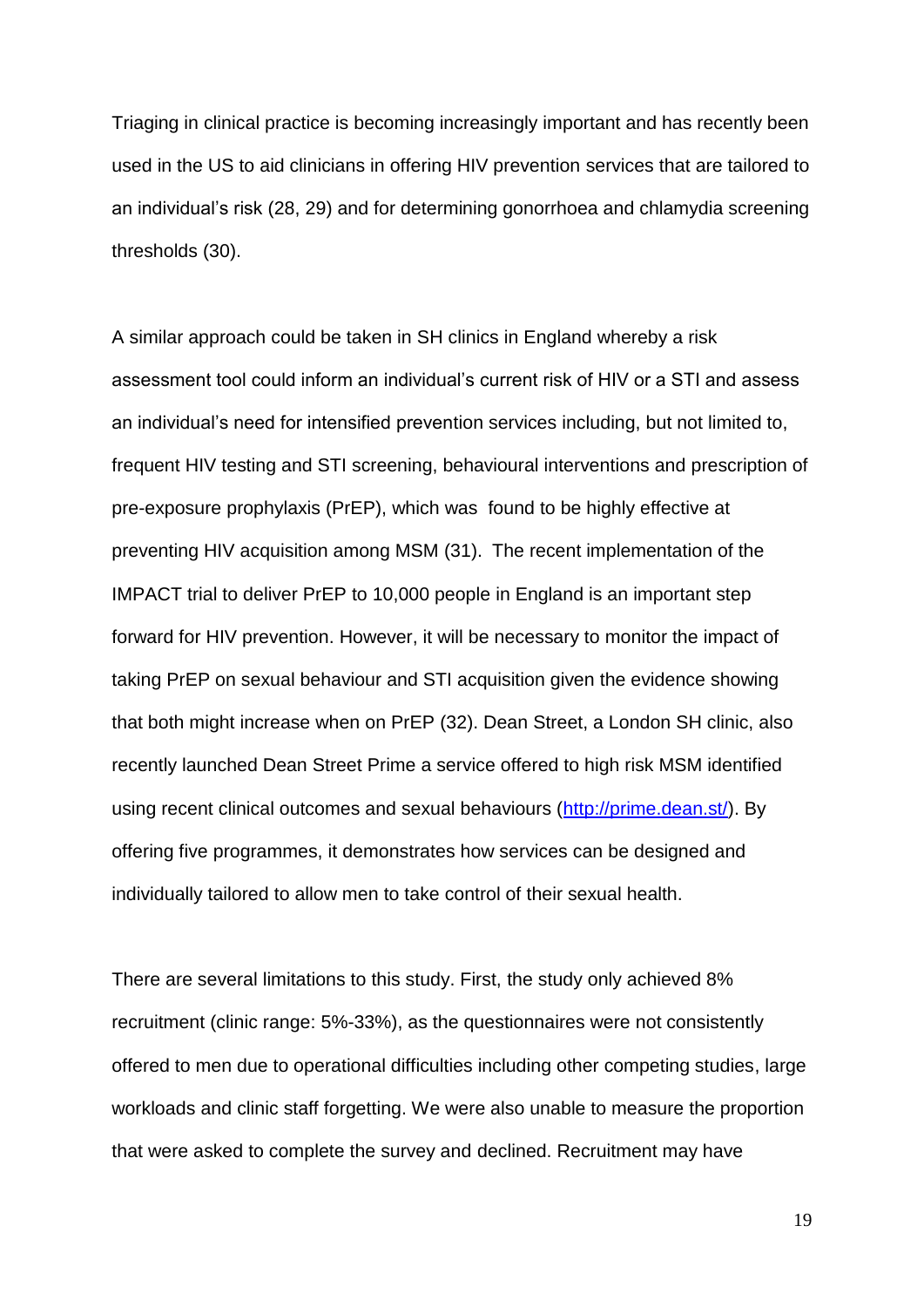improved with a dedicated researcher in each clinic or alternative delivery mechanisms such as placing the questionnaire in all men's folders, which may have reminded staff of the survey. The recruited sample was not representative of MSM attendees at the five clinics; participants were younger, white UK born and were potentially higher risk. Reported results are likely to overestimate high risk behaviours and incidence estimates in the wider MSM population.

Second, prospective analyses had to be restricted to men who returned to the same clinic because GUMCAD can only be used to follow individuals within clinics. Movement between clinics is likely to be common in urban areas where the availability of more SH clinics provides greater clinic choice (33). It is therefore possible men attended and were diagnosed with subsequent STI or HIV elsewhere, and which could not be identified through the study. An underestimation of the number of infections will underestimate incidence in the cohort.

Third, reason for attendance is not collected in GUMCAD and for some men attendance may be related to risk. By only following individuals for one year those at risk are more likely to return in a shorter period of time and are thus favoured for selection in the cohort compared to MSM at lower risk (e.g. routine check-up). Our estimates potentially pertain to a cohort of MSM who are higher risk and among whom incidence is higher than in other MSM attending SH clinics. However, our interest lies in this population because most HIV diagnoses are likely to occur among these men and they are most likely to need intensified interventions such as PrEP.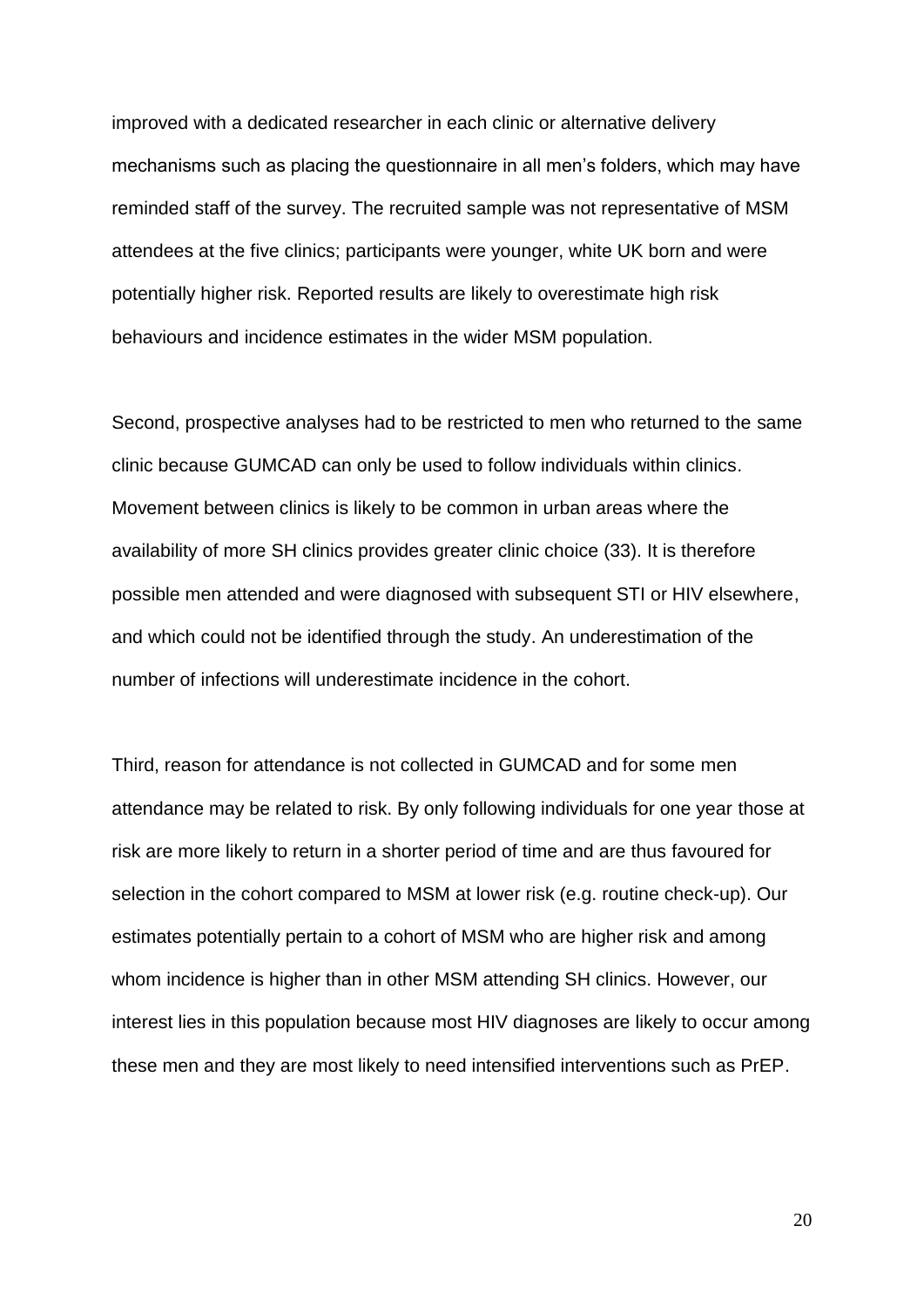Finally, the study relied on self-reported sexual behaviours and HIV status of partners. Social desirability bias could result in under-reporting of CAI and dilute the role of behaviours on incident infection. The effects may be different between men self-completing the questionnaire and those completing it with staff. Men may underreport risky behaviours to staff. However, cognitive testing of the questionnaire suggested men were accustomed to providing sexual behavioural information at SH clinics and did not think they would respond differently between the two methods.

Our study adds to the evidence base that MSM attending SH clinics report high risk sexual behaviours and a high burden of STI. Despite potential exposure to prevention services at clinics, men diagnosed with a STI at baseline are at increased risk of coming back with another STI. Employment of clinical and behavioural risk triaging of MSM could objectively ascertain an individual's risk of infection and allow a more nuanced and tailored prevention approach that has greater success in reducing transmission.

#### **Acknowledgments**

We are indebted to the staff at the participating clinics for their help in recruiting participants. We also thank the men who participated in the study.

#### **Declaration of Conflicting Interests**

The Authors declare that there is no conflict of interest.

Contributorship statement: AN, ONG and SD devised the study and SD ran the study. AS, AM, DW, AS, DM and GS led the study in their clinics. SD conducted the data management, statistical analyses and prepared the first draft of the manuscript. All authors participated in interpreting the data and contributed to the final manuscript.

#### **References**

1. Public Health England. HIV in the United Kingdom: 2016 Report. PHE 2016. Available from:

[https://www.gov.uk/government/uploads/system/uploads/attachment\\_data/file/60294](https://www.gov.uk/government/uploads/system/uploads/attachment_data/file/602942/HIV_in_the_UK_report.pdf) 2/HIV in the UK report.pdf.

2. Brown AE, Mohammed H, Ogaz D, Kirwan PD, Yung M, Nash SG, et al. Fall in new HIV diagnoses among men who have sex with men (MSM) at selected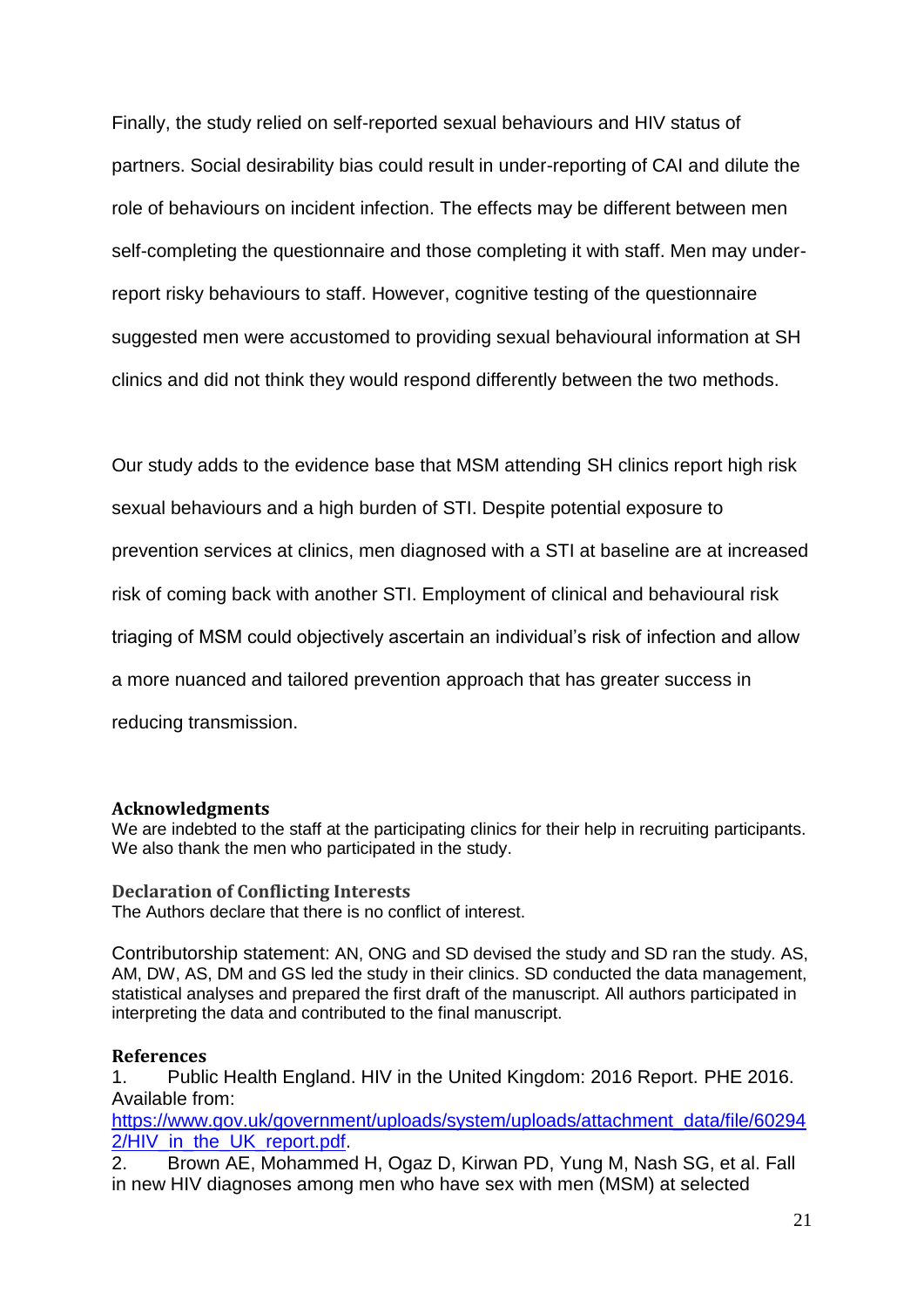London sexual health clinics since early 2015: testing or treatment or pre-exposure prophylaxis (PrEP)? Euro Surveill. 2017;22(25).

3. Public Health England. Sexually transmitted infections (STIs): annual data tables. PHE 2016. Available from: [https://www.gov.uk/government/statistics/sexually](https://www.gov.uk/government/statistics/sexually-transmitted-infections-stis-annual-data-tables)[transmitted-infections-stis-annual-data-tables.](https://www.gov.uk/government/statistics/sexually-transmitted-infections-stis-annual-data-tables)

4. Aghaizu A, Mercey D, Copas A, Johnson AM, Hart G, Nardone A. Who would use PrEP? Factors associated with intention to use among MSM in London: a community survey. Sex Transm Infect. 2012.

5. Desai S, Nardone A, Hughes G, Delpech V, Burns F, Hart G, et al. HIV incidence in an open national cohort of men who have sex with men attending sexually transmitted infection clinics in England. HIV Med. 2017;18(9):615-22.

6. Phillips A, Cambiano V, Nakagawa F, Brown A, Lampe F, Rodger A, et al. Increased HIV incidence in men who have sex with men despite high levels of ART use: analysis of an extensively documented epidemic. J Int AIDS Soc. 2012;15(6):18174.

7. Presanis AM, De AD, Goubar A, Gill ON, Ades AE. Bayesian evidence synthesis for a transmission dynamic model for HIV among men who have sex with men. Biostatistics. 2011;12(4):666-81.

8. Aghaizu A, Wayal S, Nardone A, Parsons V, Copas A, Mercey D, et al. Sexual behaviours, HIV testing, and the proportion of men at risk of transmitting and acquiring HIV in London, UK, 2000-13: a serial cross-sectional study. Lancet HIV. 2016;3(9):e431-e40.

9. Lattimore S, Thornton A, Delpech V, Elford J. Changing patterns of sexual risk behavior among London gay men: 1998-2008. Sex Transm Dis. 2011;38(3):221-9.

10. McDaid LM, Hart GJ. Serosorting and strategic positioning during unprotected anal intercourse: are risk reduction strategies being employed by gay and bisexual men in Scotland? Sex Transm Dis. 2012;39(9):735-8.

11. Hotton AL, Gratzer B, Mehta SD. Association between serosorting and bacterial sexually transmitted infection among HIV-negative men who have sex with men at an urban lesbian, gay, bisexual, and transgender health center. Sex Transm Dis. 2012;39(12):959-64.

12. Kennedy CE, Bernard LJ, Muessig KE, Konda KA, Akl EA, Lo YR, et al. Serosorting and HIV/STI Infection among HIV-Negative MSM and Transgender People: A Systematic Review and Meta-Analysis to Inform WHO Guidelines. J Sex Transm Dis. 2013;2013:583627.

13. Desai M, Desai S, Sullivan AK, Mohabeer M, Mercey D, Kingston MA, et al. Audit of HIV testing frequency and behavioural interventions for men who have sex with men: policy and practice in sexual health clinics in England. Sex Transm Infect. 2013.

14. Savage EJ, Mohammed H, Leong G, Duffell S, Hughes G. Improving surveillance of sexually transmitted infections using mandatory electronic clinical reporting: the genitourinary medicine clinic activity dataset, England, 2009 to 2013. Euro Surveill. 2014;19(48):20981.

15. Sewell J, Miltz A, Lampe FC, Cambiano V, Speakman A, Phillips AN, et al. Poly drug use, chemsex drug use, and associations with sexual risk behaviour in HIV-negative men who have sex with men attending sexual health clinics. Int J Drug Policy.2017:33-43.

16. Prah P, Hickson F, Bonell C, McDaid LM, Johnson AM, Wayal S, et al. Men who have sex with men in Great Britain: comparing methods and estimates from probability and convenience sample surveys. Sex Transm Infect. 2016;92(6):455-63.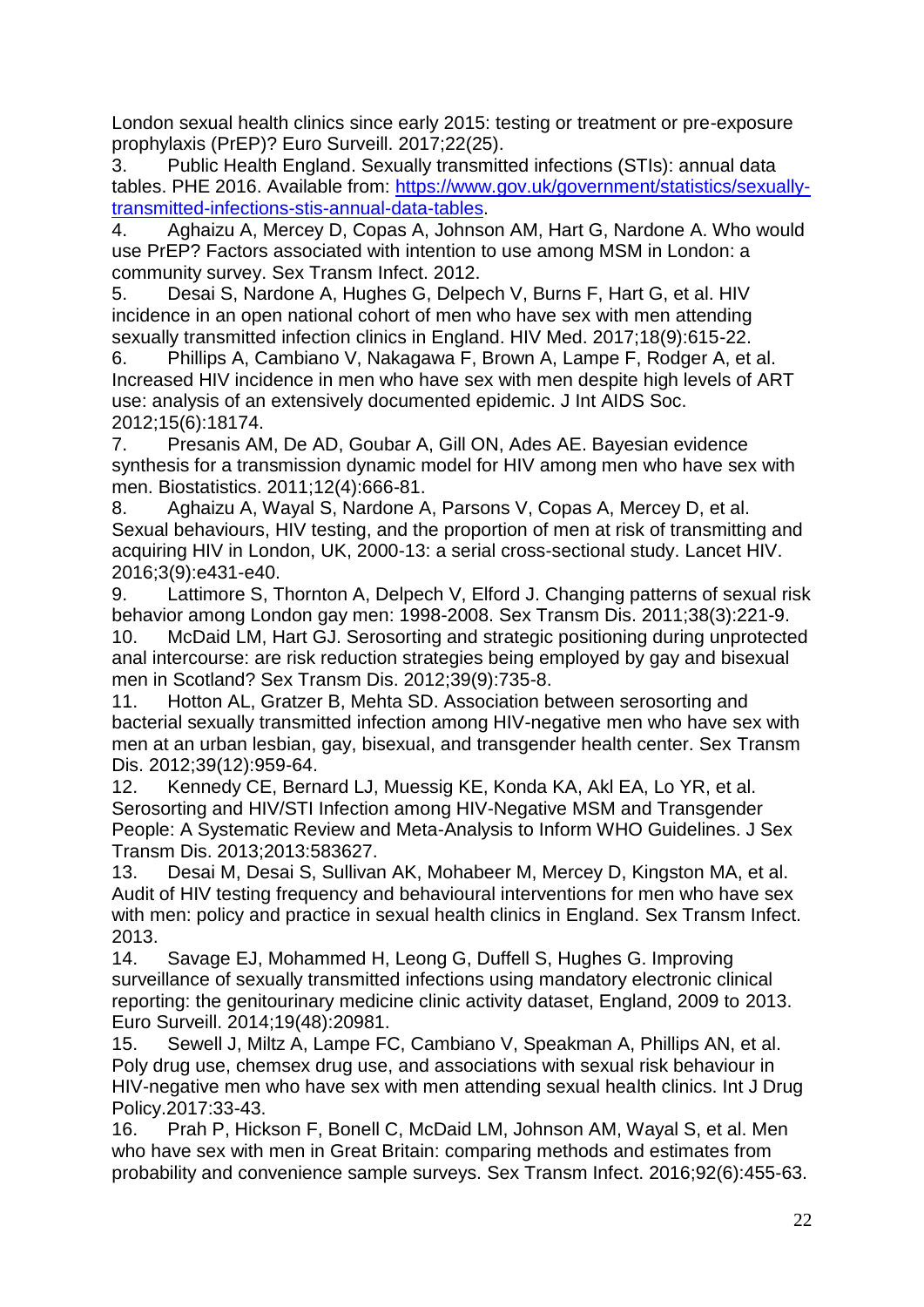17. Harte D, Mercey D, Jarman J, Benn P, Harte D, Mercey D, et al. Is the recall of men who have sex with men (MSM) diagnosed as having bacterial sexually transmitted infections (STIs) for re-screening a feasible and effective strategy? Sexually Transmitted Infections. 2011;87(7):577-82.

18. British Association for Sexual Health and HIV. Recommendations for Testing for Sexually Transmitted infections in Men who have Sex with Men. BASHH 2014 . Available from: [https://www.bashhguidelines.org/media/1083/bashh](https://www.bashhguidelines.org/media/1083/bashh-recommendations-for-testing-for-stis-in-msm-final.pdf)[recommendations-for-testing-for-stis-in-msm-final.pdf.](https://www.bashhguidelines.org/media/1083/bashh-recommendations-for-testing-for-stis-in-msm-final.pdf)

19. Bernstein KT, Marcus JL, Nieri G, Philip SS, Klausner JD. Rectal gonorrhea and chlamydia reinfection is associated with increased risk of HIV seroconversion. J Acquir Immune Defic Syndr. 2010;53(4):537-43.

20. Aghaizu A, Murphy G, Tosswill J, De Angelis D, Charlett A, Gill ON, et al. HIV incidence among people who attend sexual health clinics in England in 2012: Estimates using a biomarker for recent infection. Annual British Assocation for Sexual Health and HIV Conference; 2015.

21. Ferrer L, Loureiro E, Meulbroek M, Folch C, Perez F, Esteve A, et al. High HIV incidence among men who have sex with men attending a community-based voluntary counselling and testing service in Barcelona, Spain: results from the ITACA cohort. Sex Transm Infect. 2016;92(1):70-5.

22. Pathela P, Jamison K, Braunstein SL, Schillinger JA, Varma JK, Blank S. Incidence and Predictors of HIV Infection Among Men Who Have Sex with Men Attending Public Sexually Transmitted Disease Clinics, New York City, 2007-2012. AIDS Behav. 2016.

23. Cheung KT, Fairley CK, Read TR, Denham I, Fehler G, Bradshaw CS, et al. HIV Incidence and Predictors of Incident HIV among Men Who Have Sex with Men Attending a Sexual Health Clinic in Melbourne, Australia. PLoS One. 2016;11(5):e0156160.

24. McDaid LM, Aghaizu A, Frankis J, Riddell J, Nardone A, Mercey D, et al. Frequency of HIV testing among gay and bisexual men in the UK: implications for HIV prevention. HIV Med. 2016.

25. Zablotska IB, Imrie J, Prestage G, Crawford J, Rawstorne P, Grulich A, et al. Gay men's current practice of HIV seroconcordant unprotected anal intercourse: serosorting or seroguessing? AIDS Care. 2009;21(4):501-10.

26. Jin F, Crawford J, Prestage GP, Zablotska I, Imrie J, Kippax SC, et al. Unprotected anal intercourse, risk reduction behaviours, and subsequent HIV infection in a cohort of homosexual men. AIDS. 2009;23(2):243-52.

27. Vallabhaneni S, Li X, Vittinghoff E, Donnell D, Pilcher CD, Buchbinder SP. Seroadaptive practices: association with HIV acquisition among HIV-negative men who have sex with men. PLoS One. 2012;7(10):e45718.

28. Menza TW, Hughes JP, Celum CL, Golden MR, Menza TW, Hughes JP, et al. Prediction of HIV acquisition among men who have sex with men. Sexually Transmitted Diseases. 2009;36(9):547-55.

29. Smith DK, Pals SL, Herbst JH, Shinde S, Carey JW. Development of a clinical screening index predictive of incident HIV infection among men who have sex with men in the United States. J Acquir Immune Defic Syndr. 2012;60(4):421-7.

30. Falasinnu T, Gilbert M, Gustafson P, Shoveller J. Deriving and validating a risk estimation tool for screening asymptomatic Chlamydia and gonorrhea. Sex Transm Dis. 2014;41(12):706-12.

31. McCormack S, Dunn DT, Desai M, Dolling DI, Gafos M, Gilson R, et al. Preexposure prophylaxis to prevent the acquisition of HIV-1 infection (PROUD):